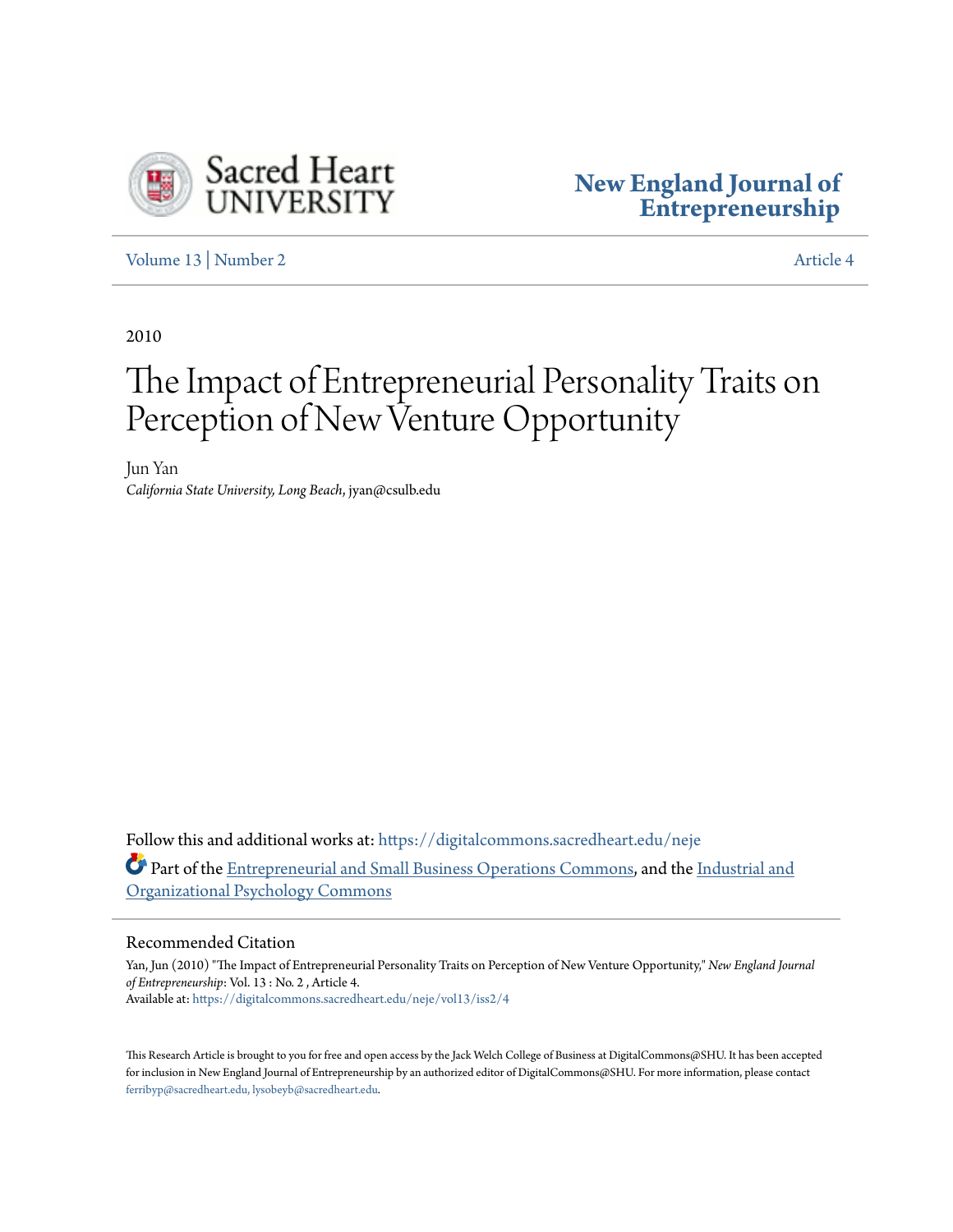# **The Impact of Entrepreneurial Personality Traits on Perception of New Venture Opportunity**

#### Jun Yan

*T his empirical study examined links between entrepreneurial personality traits and perception of new venture opportunity in a sample of 207 respondents. Four entrepreneurial personality traits were included to predict respondents' perception of new venture opportunity. They are (1) achievement motivation, (2) locus of control, (3) risk propensity, and (4) proactivity.The results of multiple regression analysis show that three of the four entrepreneurial personality traits—locus of control, risk propensity, and proactivity—related significantly to perception of new venture opportunity in expected directions. Among the three personality traits, proactivity was found to have the strongest influence over entrepreneurial perception. No significant relationship was found between achievement motivation and perception of new venture opportunity. Among six control variables, only work experience was found to influence perception of new venture opportunity. This study explored links between entrepreneurial personalities and cognition and its results suggest that a combination of trait and cognition approaches contributes to a better understanding of entrepreneurial decision-making process. Both theoretical and practical implications were discussed.*

Keywords: entrepreneurship, personality traits, perception of new venture opportunity

Trait-based literature failed to identify a clear "psychological profile"(Gartner, 1989; Mitchell et al., 2002; Shaver and Scott, 1991) for entrepreneurs, and findings that could establish links between personality traits and entrepreneurial actions are at best inconclusive with very few exceptions (e.g., Johnson, 1990). Cognition-based entrepreneurship literature argues that entrepreneurs' decisions to engage in entrepreneurial actions such as new venture creation are based upon their intentions to proceed, which in turn are influenced by their perceptions that the actions are both feasible and desirable (Bird and Jelinek, 1988; Keh et al., 2002; Krueger, 1993, 2000; Shapero, 1975, 1982; Simon and Houghton, 2002). Findings in this line of research showed that differences in individuals' perceptions about a potential entrepreneurial action play a major role in their decisions whether to proceed or not (Palich and Bagby, 1995; Simon et al., 2000; Keh et al., 2002). Research indicated that the link between entrepreneurial personality traits and entrepreneurial action is indirect (Krueger, 1993). The influence of personality traits on entrepreneurial action is mediated by multiple layers of factors that include perception, attitude, and intention (e.g., Shepherd and Krueger, 2002). In the meantime, this mediated trait-to-action process is moderated by multiple contextual factors (Simon and Houghton, 2002). Thus, the process for entrepreneurial personality traits to influence an individual's entrepreneurial decision and action is rather complex, and ignoring the mediating and moderating factors contributed to the lack of conclusive findings between entrepreneurial personality traits and entrepreneurial action (Figure 1). To test all the mediators and moderators simultaneously is highly difficult, if not impossible (Krueger, 1993). This study intends to test one part of the process—the link between entrepreneurial personality traits and entrepreneurial perception.

Scholarly efforts to date have led to the identification of many factors that affect an individual's perception of potential entrepreneurial opportunities. For example, research showed that prior entrepreneurial experiences directly affected perceived feasibility and desirability of entrepreneurial actions (Krueger, 1993). Studies also found that cognitive biases, such as overconfidence, illusion of control and belief in the law of small numbers, directly influenced entrepreneurship-related risk perceptions (Keh et al., 2002; Simon et al., 2000), and indirectly affected perceived feasibility and desirability of potential new venture opportunities (Keh et al., 2002). Cross-cultural entrepreneurship research suggested that cultural values, such as high power distance, individualism, low uncertainty avoidance, and high masculinity, might increase perceived feasibility and desirability of potential entrepreneurial opportunities (Busenitz and Lau, 1996; McGrath and MacMillan, 1992; McGrath et al., 1992; Mitchell, et al., 2000).

In recent years researchers have started to look into the relationship between entrepreneurial personality traits and perception of entrepreneurial opportunities. For example, studies found that self-efficacy, defined as persons' belief in their ability to perform a given task (Chen et al., 1998;

THE IMPACT OF ENTREPRENEURIAL PERSONALITY TRAITS ON PERCEPTION OF NEW VENTURE OPPORTUNITY 21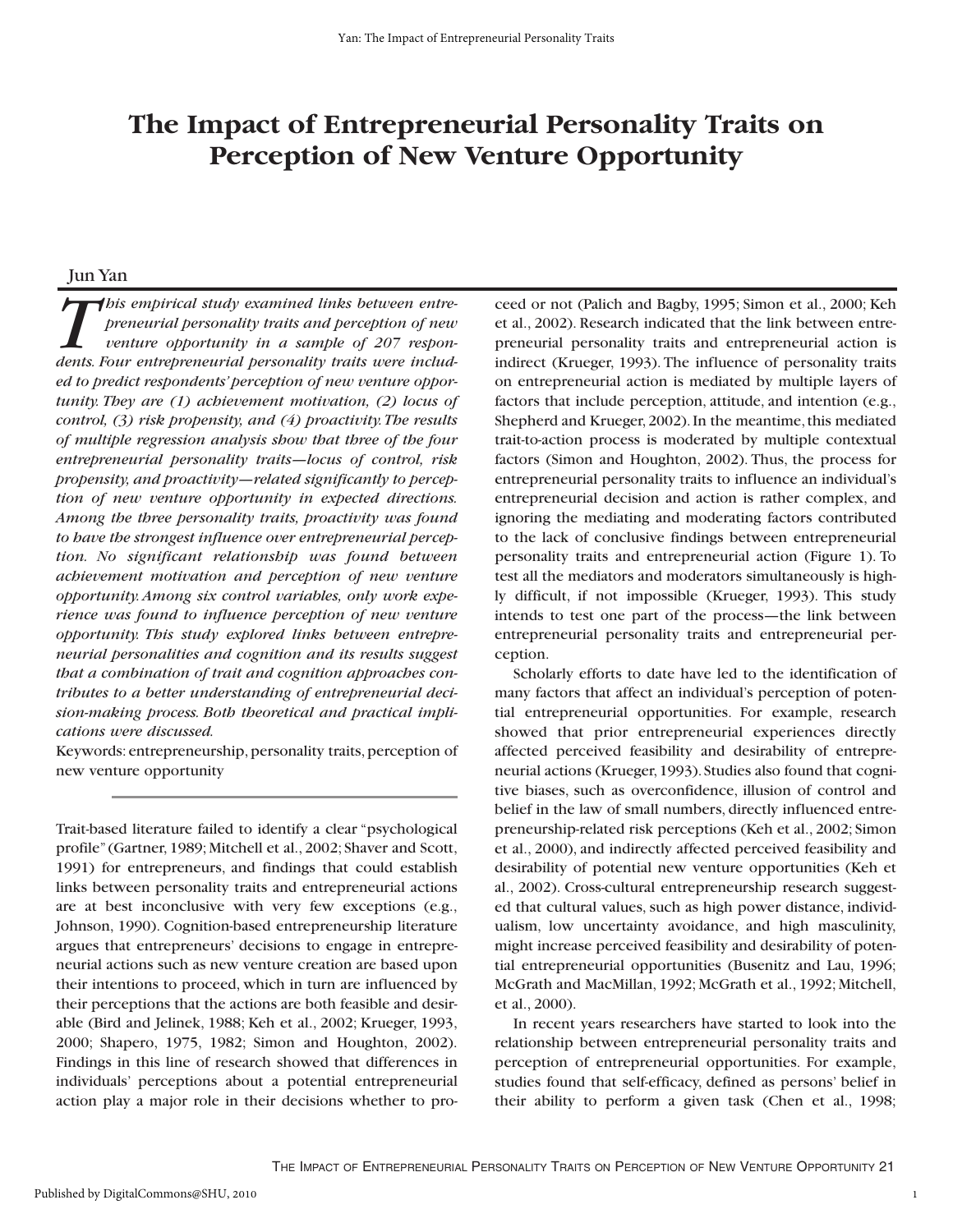

Note: 1. Shaded items are variables tested in this study.

2. Solid line is the relationship tested in this study.

Krueger and Dickson, 1994) might positively influence an individual's perception of new venture creation.Another disposition, propensity to act, was found to directly affect both entrepreneurial perceptions and intentions (Krueger, 1993). Keh et al., (2002) found in their study of small business owners in Singapore that risk propensity,as a controlling variable, directly affects respondents' perceived desirability and feasibility of a given fictitious new venture opportunity.

However, research to investigate direct links between entrepreneurial personality traits and entrepreneurial perception is still very limited.To contribute to the growing literature of perception-based entrepreneurship, this research is designed to empirically investigate the relationship between entrepreneurship-related personality traits and entrepreneurial perception. After an extensive literature review, four key personality traits are chosen that have long been considered to be associated with entrepreneurship achievement motivation (McClelland, 1961), locus of control (Brockhaus, 1980; Hull et al., 1982), risk propensity (Brockhaus, 1980; Liles, 1974), and proactivity (Becherer and Maurer, 1999; Kickul and Gundry, 2002). The selection of these four personality traits is by no means exhaustive; however, they represent some of the most researched personality traits in entrepreneurship (e.g., Brockhaus, 1982; Korunka et al., 2003). The focal research question of this study is how these selected entrepreneurship-related personality traits influence an individual's perception of a potential entrepreneurial opportunity. Findings from this study will contribute to a better understanding of the role of entrepreneurial personality traits in the complex, multiple-staged process of entrepreneurial decision-making, which will add new insights to why some individuals proceed with entrepreneurial actions such as starting new ventures when others do not.

The next section includes literature review and hypotheses development, which is followed by research methodology and results of regression analysis. The last two sections include discussion of research implications and limitations.

#### **Literature Review and Hypotheses**

Personality trait and cognition are two major approaches that attempt to distinguish entrepreneurs from nonentrepreneurs (Carland et al., 1984; Shaver and Scott, 1991).The former has failed to conclusively identify direct links between personality traits and entrepreneurial actions while the latter is making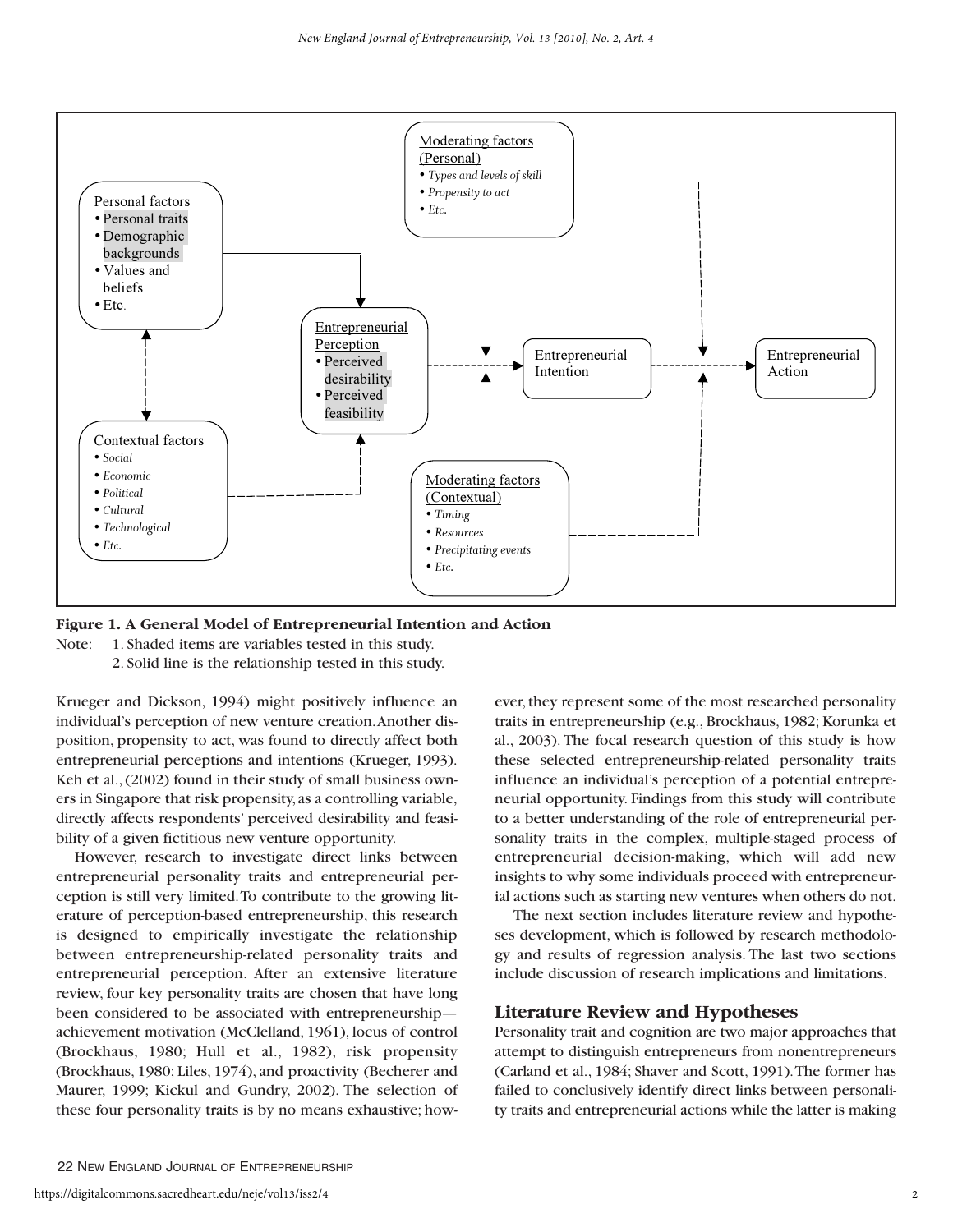progress in building a theory of entrepreneurial cognition that focuses on how people make assessments, judgments, and decisions that involve opportunity evaluation, venture creation, and growth (Mitchell et al., 2002). Some researchers suggest that personality traits may better predict part of the entrepreneurial cognitive process than the outcome of this process, that is, decision to engage in entrepreneurial actions (Krueger, 1993; Simon and Houghton, 2002).This study is different from previous research that focused on the direct links between personal traits and entrepreneurial action in that it proposes that entrepreneurial personality traits influence entrepreneurial perception and empirically examines the influence of some "hallmark" entrepreneurial personality traits (e.g., Brockhaus, 1982) on entrepreneurial perception, the initial stage of an entrepreneurial cognitive process. Four personality traits associated with entrepreneurship are chosen because of their importance in previous entrepreneurship-related personality trait research. These traits are (1) achievement motivation, (2) locus of control, (3) risk propensity,and (4) proactivity,or proactive personality.The following section introduces definitions and related studies of the four chosen personality traits and perception of new venture opportunity, and develops testable hypotheses.

### **Perception of New Venture Opportunity**

How a potential entrepreneurial opportunity is perceived directly affects an individual's intention to proceed (Krueger, 1993). Studies suggest that entrepreneurs pursue opportunities that other people do not because they perceive such opportunities differently (Palich and Bagby, 1995; Forlani and Mullins, 2000). They tend to view some business situations and opportunities more positively than nonentrepreneurs do.The main thesis in this article is that individuals with certain entrepreneurial personality traits tend to perceive a potential entrepreneurial opportunity more positively than those without them.

Here a positive perception of a new venture opportunity is defined as perceiving the potential new venture opportunity to be both desirable and feasible (Shapero, 1975; 1982; Krueger, 1993, 2000; Keh et al., 2002). In this study, perceived desirability and feasibility are combined in one construct (e.g., Keh et al., 2002) to measure the overall perception of a potential new venture opportunity (Fishbein and Ajzen 1975; Robinson et al.,1991).Thus, an individual who positively perceives a potential entrepreneurial opportunity perceives it to be both desirable and feasible.

#### **Achievement Motivation**

Of all the personological measures presumed to be associated with the creation of new ventures (Shaver and Scott, 1991), need for achievement, or achievement motivation, is perhaps the most widely cited characteristic of entrepre-

neurs (Gasse, 1982). McClelland (1961, 1965) asserted that a society with a generally high level of achievement motivation will produce more energetic entrepreneurs who, in turn, produce more rapid economic development. Such an assertion that achievement motivation is the psychological moderator between Protestantism (Weber, 1948) and economic growth is thought to have ignited the search for the "personality characteristics of the successful entrepreneur" (Shaver and Scott, 1991). Empirical evidence shows that entrepreneurs are more achievement oriented than managers and the general population (Hornaday and Aboud, 1971; Begley and Boyd, 1987; Carland and Carland, 1991; Stewart et al., 1998).

McClelland's work was not only a major contribution to the literature but was also a pioneering effort in the attempt to determine whether entrepreneurs or successful entrepreneurs tend to hold a certain psychological set. His research was based upon the concept of a "need for achievement" (n Ach). McClelland characterized individuals with high n Ach as those preferring to be personally responsible for solving problems, setting goals, and reaching these goals by their own efforts. Such persons also have a strong desire to know how well they are accomplishing their tasks.They are also more likely to behave in an entrepreneurial way, and tend to see and act on opportunities. On the basis of these demonstrated characteristics, McClelland suggested that entrepreneurs should have high n Ach.A high need for achievement predisposes a person to seek out an entrepreneurial position in order to attain more achievement satisfaction than could be derived from other types of more managerial positions.

In addition, McClleland's study (1961) showed that people with high achievement motivation tend to perceive their probability of success as greater. Other researchers found that people with high achievement motivation tend to feel that their chances of winning are actually better than the stated odds (Atkinson, 1957). Thus, the following hypothesis is developed.

**Hypothesis 1: Achievement motivation is positively associated with an individual's perception of new venture opportunities.** 

# **Locus of Control**

The concept of locus of control (Rotter,1966) refers to a generalized belief that a person can or cannot control his or her own destiny. Those who ascribe control of events to themselves are said to have an internal locus of control and are referred to as internals. People who attribute control to outside forces are said to have an external locus of control and are termed externals (Spector, 1982). Internals believe that the outcome of their behavior is the results of their own efforts. In contrast, externals believe that the events in their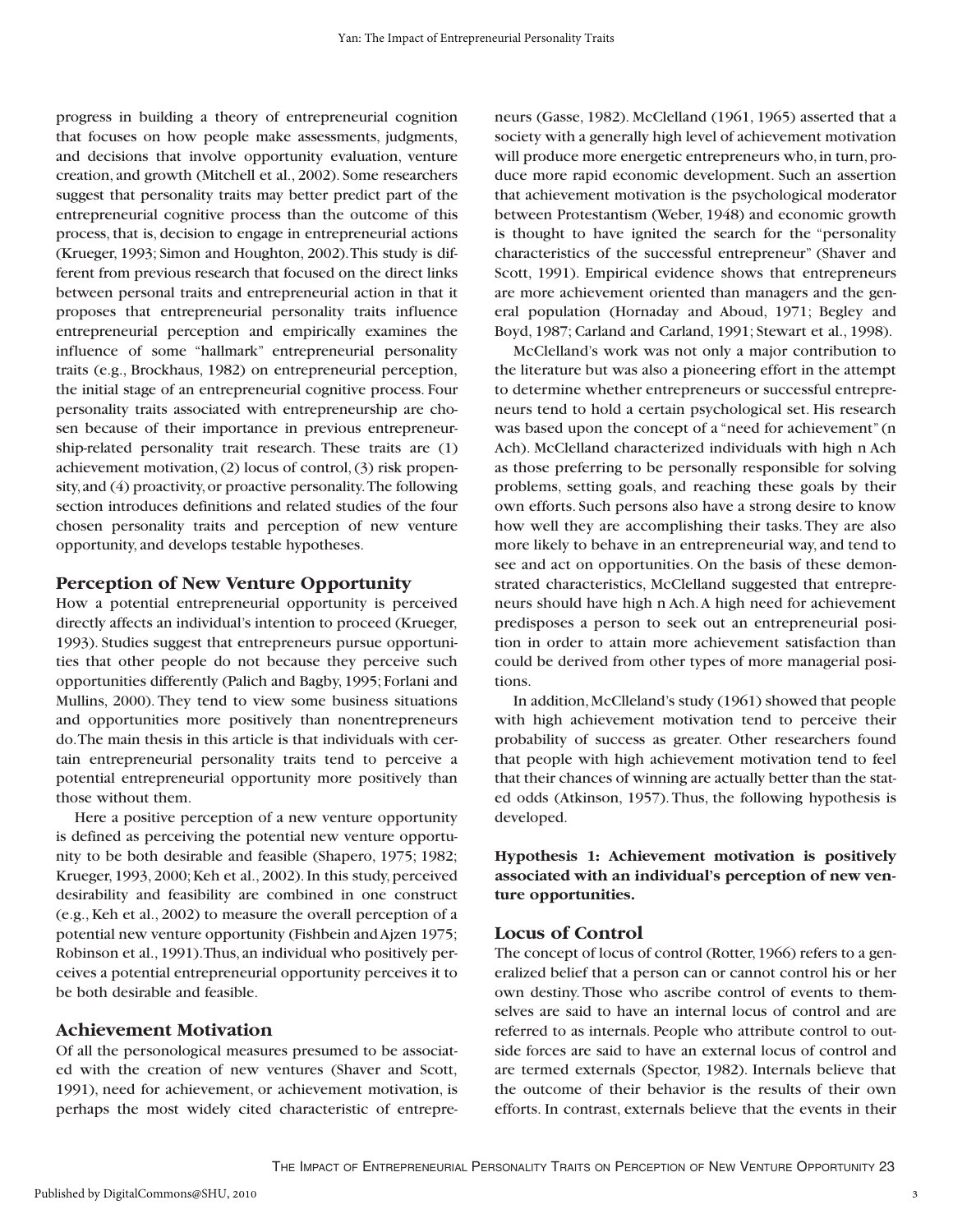lives are beyond their control and should be attributed to fate, luck, or destiny.

Empirical evidence showed positive correlations between Protestant ethic values and an internal locus of control, self discipline, hard work, honesty, and belief in a just world (Jones, 1997). People with an external locus of control tend to believe that the events in their lives are due to uncontrollable forces.They may place responsibility on some unknown forces out of their control (Trevino, 1992). In their view, achievement is, therefore, dependent on luck, chance, and powerful persons or institutions.The success of a new venture and its future fate are beyond an individual person's own efforts and capabilities. Conversely, people with an internal locus of control tend to believe that achieving success or avoiding failure depends on their own efforts and actions, and they generally take responsibility for their actions.

Locus of control has been of great interest in entrepreneurship research,and internality has long been identified as one of the most dominant entrepreneurial characteristics (Venkatapathy, 1984; Shapero, 1975; Brockhaus, 1974). Borland (1974) found that a belief in internal locus of control was a better predictor of entrepreneurial intentions than n Ach measurement (McClelland, 1961). However, some studies failed to demonstrate differences in locus of control between entrepreneurs and managers (e.g., Brockhaus and Nord, 1979).

Since running one's own business will give an entrepreneur full control of the business and individual responsibility for the business's outcome, internals should a have a more positive attitude toward starting a new business than externals. Studies have pointed out that founders of new businesses have more internal locus of control than owners who were not involved in startup (Begley and Boyd, 1987).These previous findings lead to the following hypothesis regarding relationship between locus of control and perception of new venture opportunities.

**Hypothesis 2: Internal locus of control is positively associated with an individual's perception of new venture opportunities.**

#### **Risk Propensity**

Here, Brockhaus's (1980, p. 513) definition of risk propensity is used. According to Brockhaus, risk propensity is the "perceived probability of receiving the rewards associated with success of a proposed situation, which is required by an individual before he or she will subject himself or herself to the consequences associated with failure, the alternative situation providing less rewards as well as less severe consequences than the proposed situation." Risk propensity represents an individual's orientation toward taking chances in a decision-making scenario (Sexton and Bowman, 1985).

Literature about risk propensity has two major themes, of

which one relates to prospect theory (Kahneman and Tversky, 1979), and the other holds the notion that risk taking is predispositional and trans-situational, thus risk propensity is more a characteristic of an individual than their situation. Most risk-propensity-related studies in the field of entrepreneurship took the second notion (e.g., Brockhaus, 1980; Gasse, 1982; McClelland, 1961; Stewart, et al., 1998). Efforts that tried to use risk propensity to differentiate entrepreneurs from general population led to inconclusive results (Brockhaus, 1980; Brockhaus and Nord, 1979). However, some studies did find significant difference between entrepreneurs and general population (Carland et al., 1995; Liles, 1974; Stewart, et al., 1998). Findings also showed that founders tended to be more risk taking than owners who were not involved in the startup (Begley, 1995; Begley and Boyd, 1987; Hull et al., 1980).

Lack of consistency in the findings from these studies might result from their research intentions that attempted to link risk propensity directly with outcome of the entrepreneurial decision-making process, for example, becoming an entrepreneur. Cognitive studies in entrepreneurial decision making suggests that risk propensity, a personality trait variable, is one of many antecedent variables in entrepreneurial decision-making process (Douglas and Shephard, 1999; Keh et al., 2002; Krueger, 1993; Simon et al., 2000). It might have a direct impact on attitude and perception, which in turn affect entrepreneurial intention and decision.Studies showed that low risk propensity tended to drive entrepreneurs to view business situations more positively (Palich and Bagby, 1995).Thus, the following hypothesis is introduced:

# **Hypothesis 3: Risk propensity is positively associated with an individual's perception of new venture opportunities.**

#### **Proactivity**

McClelland (1986) mentioned that proactivity, or proactive personality, was one of nine entrepreneurial competences that are more characteristic of successful entrepreneurs regardless of country and type of business. However, proactive personality and proactive behaviors have often been examined in career-related studies (e.g., Claes and Ruiz-Quintanilla, 1998; Seibert, Crant, and Kraimer, 1999). Only limited studies related proactive personality to entrepreneurial behaviors (Becherer and Maurer, 1999; Kickul and Gundry, 2002), and few related it to new venture startup decision making.In entrepreneurship literature,many studies focus on organizational-level proactivity, which treats proactivity as a strategic orientation variable (e.g., Covin and Slevin, 1991; Stevenson and Jarillo, 1990).

Prototypical proactive personality has been characterized as someone who scans for opportunities, shows initiatives,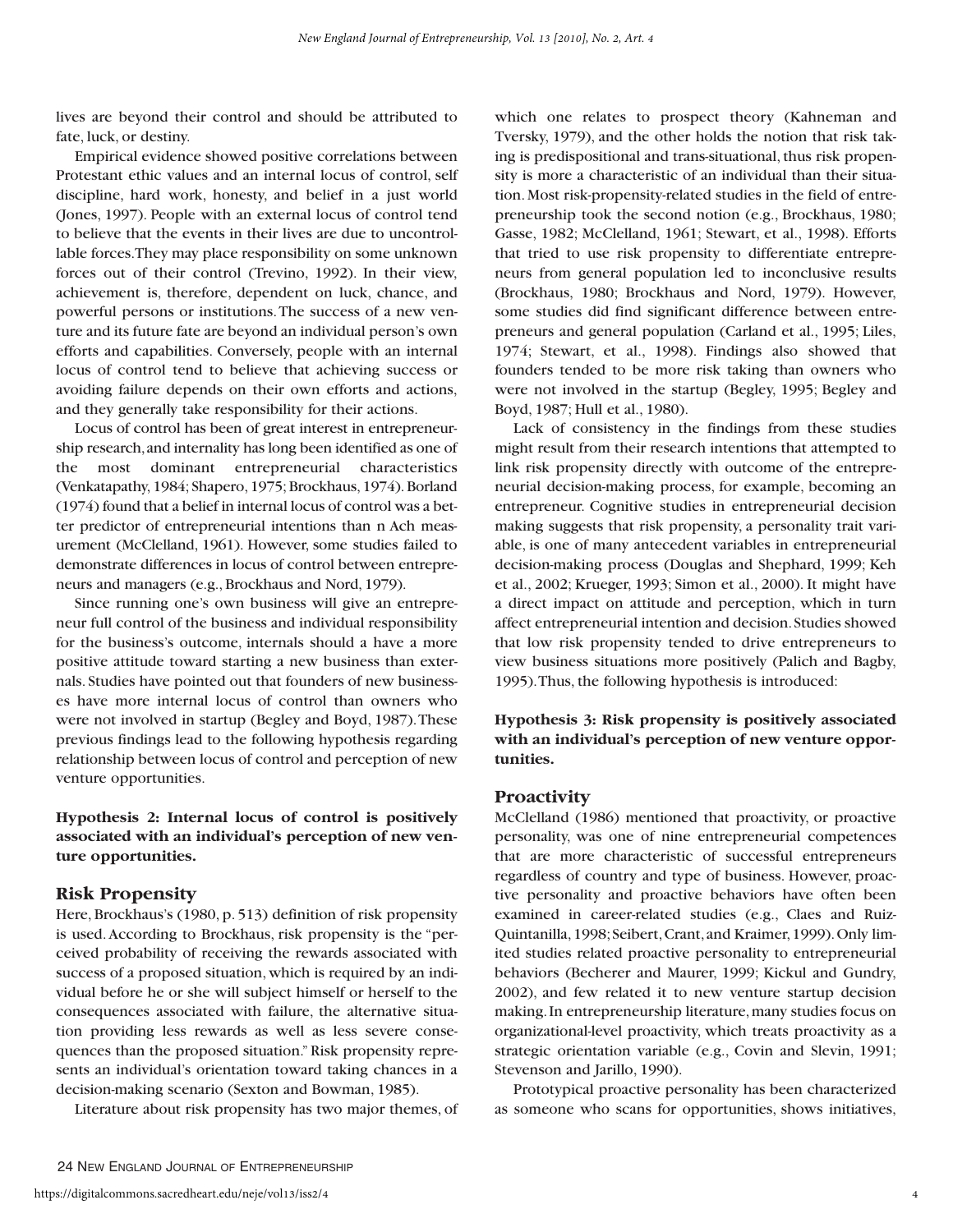takes actions, perseveres until he or she reaches closure by bringing about change, and is relatively unconstrained by situational forces (Bateman and Crant, 1993). Studies show that proactive personality is a stable disposition and is positively related to a number of important individual and organizational outcomes including job performance (Crant, 1995), tolerance for stress in demanding jobs (Parker and Sprigg, 1999), leadership effectiveness (Bateman and Crant,1993;Crant and Bateman, 2000), participation in organizational initiatives (Parker, 1998), work team performance (Kirkman and Rosen, 1999), and entrepreneurship (Becherer and Maurer, 1999). In addition, proactive individuals were found to tend to engage in actions such as identifying opportunities, challenging status quo, innovation, career management, and tend to go beyond normal expectations or requirements (Bateman and Crant, 1993; Crant, 2000; Seibert, Kraimer, and Crant, 2001).

Several lines of research and theorizing suggest a relationship between proactive personality and innovative behavior. For example, Bateman and Crant (1993) regard propensity to identify opportunities as a defining characteristic of the proactive personality.Parker (1998) found that proactive personality was positively and significantly associated with an individual's participation in a company's organizational improvement initiatives. Literature on product innovation has frequently emphasized the proactive nature of individuals who act as change agents or product champions (Frohman, 1997; Howell and Higgins, 1990). Kickul and Gundry (2002) found that proactive personality influenced small business owners to tend to adopt proactive strategies that led to more innovations for the small businesses. It is therefore expected that proactive personality is associated with a positive perception of entrepreneurial opportunities.

# **Hypothesis 4: Proactivity is positively associated with an individual's perception of new venture opportunities.**

# **Method** *Sample*

The sample in this study is composed of 207 undergraduate business students at a major university on the west coast of the United States.The sample is 49.8 percent female and 73.4 percent non-white.Of the total respondents,17.6 percent are international students.Forty-one students (19.8%) have entrepreneurial experiences.The median age is 26,and the average work experience is 6.7 years. Subjects were asked to complete a survey as part of a voluntary class exercise. Participants signed a consent form, which described the study, assured confidentiality, informed them that the study is voluntary and that they can withdraw at anytime, and provided the contact information of the researcher for questions and clarifications. After participants completed consent

forms, they were asked to complete the two-part survey. Part one includes 44 items that measure the four chosen entrepreneurial personality traits. Part two includes a short case that measure outcome variable, which is respondent's perception of a new venture idea, and a section that solicited demographic information.

#### *Measures*

*Perception of New Venture Opportunity.* This study used a short case developed by Keh et al., (2002) that described a potential new venture opportunity. Strengths of this case include that there was no indication of the industry so that respondents would not be influenced by the characteristics particular to that industry. In addition, a name was given to the character to make the situation more concrete,a practice recommended by other researchers (Finch, 1987). Cases were used often because they can capture the complexities of the perception of opportunities, and they have been used in several studies that evaluated business venture decisions (e.g., Sitkin and Weingart, 1995; Zacharakis and Shepherd, 2001).Another advantage of the case method is that it allows the context to be specified so that respondents are exposed to the same set of information (Finch, 1987; Hughes, 1998). The case used for this study has demonstrated good validity and reliability (Keh et al., 2002). Minor changes were made based on the published feedbacks to the article of Keh and his associates. For example, the statement "Please put yourself into Mr. Smith's shoes when you answer the following items"was added to increase respondents'involvement in the study.Three questions were asked at the end of the case to measure respondents' perceived feasibility and desirability of the new venture opportunity.An example is "This business is worth considering." Respondents indicated their levels of agreement with the statements on a  $7$ -point scale (1 = strongly disagree to 7 = strongly agree).The reliability of this construct in our study is .83.

*Achievement Motivation.* Because of the multiethnic backgrounds of the respondents, the "Achievement Motive Questionnaire" constructed by Elizur (1979) and Tziner and Elizur (1985) was used to measure achievement motivation. This scale has 18 items, and has the advantage of subsuming many of the various conceptual facets of the construct implied in previous scales, and thus appears more comprehensive as a global measure.In addition, it was developed for cross-cultural comparative studies (Elizur, 1979) and therefore does not have items that are awkward from a crosscultural perspective. Each achievement motivation item contains a question followed by five multiple-choice statements, from which one is chosen to represent the strength of a person's preference of belief. For example, to the question "Do you generally prefer difficult tasks or easy tasks?"Five alternatives are given: I generally prefer (1) difficult tasks much

THE IMPACT OF ENTREPRENEURIAL PERSONALITY TRAITS ON PERCEPTION OF NEW VENTURE OPPORTUNITY 25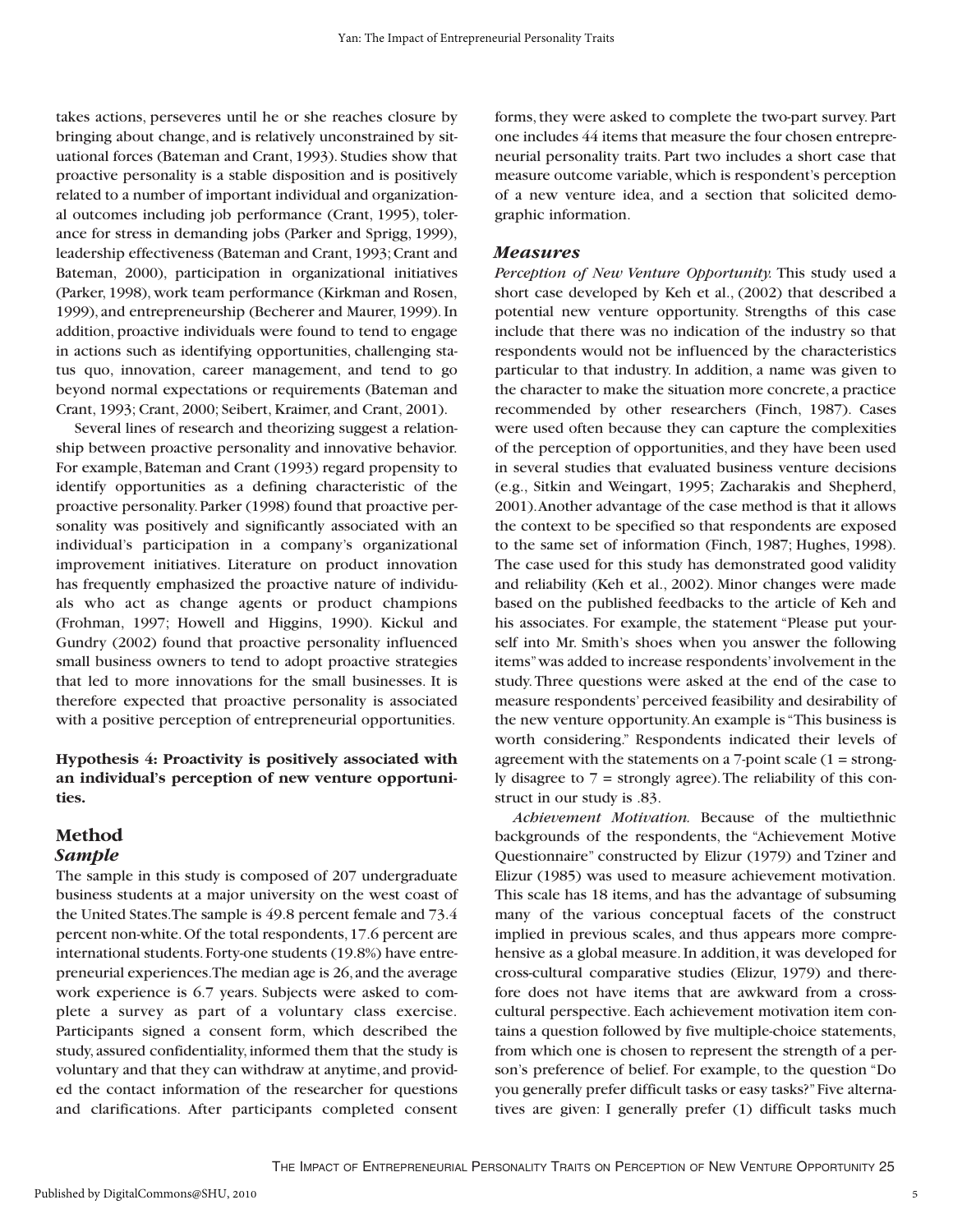more than easy tasks;(2) difficult tasks a little more than easy tasks; (3) difficult and easy tasks to the same extent; (4) easy tasks a little more than easy tasks; (5) easy tasks much more than difficult tasks. All the items are reversely scored. The Cronbach alpha of the total scale in this study is 0.89

*Locus of Control.* The 11 items employed in this study were extracted by James (1957) from a factor analysis of a larger set of items.This shortened scale has been proven to have good cross-cultural measurement equivalence (Ghorpade et al., 1999). Items include "I have usually found that what is going to happen will happen, regardless of my actions."Respondents used a 7-point Likert-type scale ranging from 1 (strongly disagree) to 7 (strongly agree).All items are reverse-scored, which means the higher the score, the more external the locus of control is. The Cronbach's alpha estimate is .83 in this study.

*Risk Propensity.*The Risk Style Scale developed by Forlani and Mullins (2000) was chosen to measure risk propensity. This measure dealt with personal propensities toward financial risk taking, as opposed to all kinds of risks, and has shown its efficacy in assessing the construct of interest for this study. Ray (1994) suggests that entrepreneurs do not have generalized risk-taking propensities, hence other research instruments that focused on risk taking in everyday life situation or other non-economic activities (sky diving) might not be effective when applied to risk situations actually encountered by entrepreneurs. This measurement has a Cronbach's Alpha estimate of 0.62. Due to the exploratory nature of this study, such an estimate is considered acceptable (Hair et al., 2005)

*Proactivity.* Proactive personality was assessed with a 10 item shortened version of Bateman and Crant's (1993) 17–item Proactive Personality Scale. Bateman and Crant (1993) described the nomological net of this construct and presented evidence for the 17-item scale's discriminate, convergent, and criterion validity.The shortened version of this scale is comprised of the 10 items with the highest average factor loadings based on results reported by Bateman and Crant (1993). Seibert et al., (1999; 2001) presented evidence for the validity and reliability of the shortened scale. On a 7 point scale  $(1 =$  strongly disagree to  $7 =$  strongly agree), respondents indicated their levels of agreement that each of the statements is an "accurate description of yourself." Items include "I am constantly on the lookout for new ways to improve my life." The reliability is 0.91 in this study.

*Control Variables.* Previous studies suggest that demographic factors like gender (Hisrich and O'Brien, 1981; Sexton and Bowman-Upton,1990;Chaganti and Parasuraman, 1996), age (Cooper, 1973; Howell, 1972; Shapero, 1971), ethnicity (Waldinger et al., 1990; Chaganti and Greene, 2002), nationality (Hofstede, 1980), previous work experience (Timmons and Spinelli, 2007) and entrepreneurial experience (Krueger, 1993; Brockhaus, 1982) may be important in understanding entrepreneurial intentions and actions.Thus, they were included in the regression model as control variables.

| Table 1. Descriptive Statistics and Correlations |                  |      |          |         |                |                |          |          |                |         |          |          |
|--------------------------------------------------|------------------|------|----------|---------|----------------|----------------|----------|----------|----------------|---------|----------|----------|
| <b>Variables</b>                                 | $\boldsymbol{M}$ | SD   | 1        | 2       | $\overline{3}$ | $\overline{4}$ | 5        | 6        | $\overline{7}$ | 8       | 9        | 10       |
| $1. \text{Age}$                                  | 25.8             | 5.41 |          |         |                |                |          |          |                |         |          |          |
| 2. Gender <sup>a</sup>                           | 1.50             | .50  | $-15*$   |         |                |                |          |          |                |         |          |          |
| $3.$ Ethnicity <sup>b</sup>                      | 3.33             | 2.09 | $-13$    | .00     |                |                |          |          |                |         |          |          |
| 4. Nationality <sup>c</sup>                      | 1.17             | .38  | .06      | $-0.06$ | $.40***$       |                |          |          |                |         |          |          |
| 5. Entrepreneurial<br>experienced                | 1.80             | .40  | $-23$    | $.21**$ | $.14*$         | .10            |          |          |                |         |          |          |
| 6. Work experience 6.68                          |                  | 5.30 | $.75***$ | $-15*$  | $-27***$       | $-22**$        | $-26***$ |          |                |         |          |          |
| 7. Achievement<br>motivation                     | 2.47             | .74  | $-20**$  | $.24**$ | $.16*$         | $.16*$         | $.18*$   | $-28***$ |                |         |          |          |
| 8. Locus of control 3.30                         |                  | .97  | $-.02$   | $-0.05$ | .10            | $.25***$       | $-0.03$  | $-11$    | $.36***$       |         |          |          |
| 9. Risk propensity                               | 6.43             | 1.42 | .06      | $-0.06$ | $-0.05$        | .05            | $-0.03$  | .10      | $-12$          | .01     |          |          |
| 10. Proactivity                                  | 5.20             | .94  | .08      | $-0.05$ | $-0.07$        | $-10$          | $-18*$   | .12      | $-33***$       | $-13$   | .08      |          |
| 11. PNUO <sup>e</sup>                            | 4.71             | 1.16 | .02      | $-.01$  | $-.01$         | $-0.08$        | $-13$    | $-.02$   | $-14*$         | $-18**$ | $.18***$ | $.30***$ |

a:  $1 = \text{man}$ ,  $2 = \text{woman}$ 

b: 1 = White American, 2 = African American, 3 = Asian American, 4 = Hispanic/Latino American, 5 = American Indian/Alaska Native,

 $6$  = Native Hawaiian and other Pacific Island,  $7$  = Multi-ethnic,  $8$  = other.

c: 1 = U.S. Citizen, 2 = Non U.S. Citizen.

d: 1 = with entrepreneurial experiences, 2 = without entrepreneurial experiences.

e: PNVO = Perception of New Venture Opportunity

Note: \* p < .05, \*\* p < .01, \*\*\* p < .001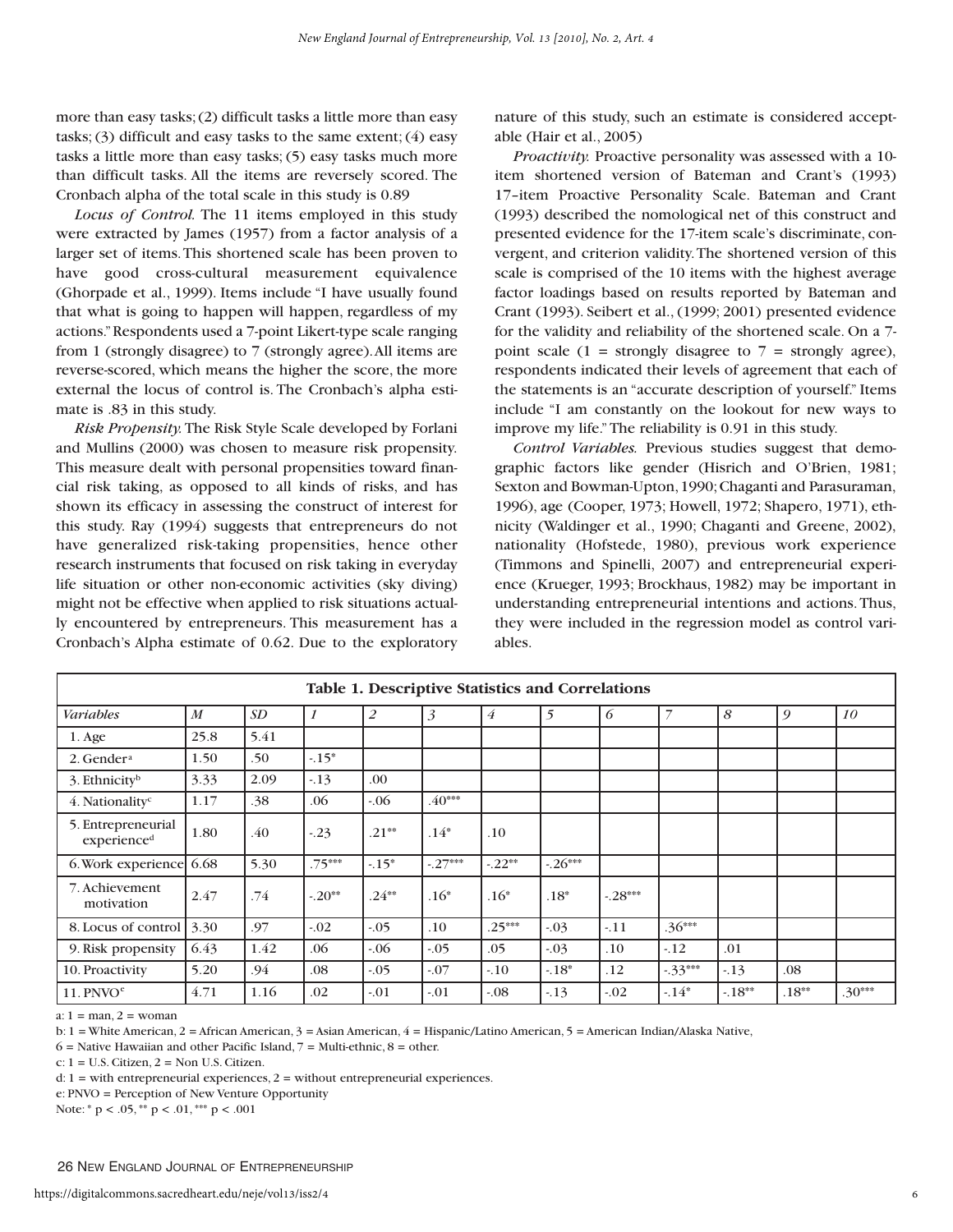#### **Results**

Table 1 reports the descriptive statistics including the means, standard deviations, and inter-correlations for all variables included in the study. None of the six control variables correlates significantly with perception of new venture opportunity.All the four trait variables correlated significantly with perception variable (locus of control,  $r = -.18$ ,  $p < .01$ ; risk propensity,  $r = .18$ ,  $p < .01$ ; proactivity,  $r = .30$ ,  $p < .001$ ; achievement motivation,  $r = -.14$ ,  $p < .05$ ).

Table 1 also shows that only achievement motivation correlates significantly with other two trait variables–locus of control (r = .362,  $p < .001$ ) and proactivity (r = -.325,  $p <$ .001).

These findings are consistent with previous studies (e.g., McClelland, 1961).

Multicollinearity can distort the results substantially or make them quite unstable and thus not generalizable. Two steps suggested by Hair and associates (1998) were used to examine the multicollinearity impact of the independent variables.The first step was to examine the two collinearity index, VIF and Tolerance. No VIF value exceeds 10 and all Tolerance values surpass .95, which indicate very low levels of collinearity. The second step was to use the condition index. No conditioning index is above 30.Thus there was no support for the existence of mulitcollinearity.

Table 2 includes the hierarchical regression results when

| <b>Table 2. Regression Analysis</b> |       |             |  |  |  |  |  |
|-------------------------------------|-------|-------------|--|--|--|--|--|
|                                     |       | <b>PNVO</b> |  |  |  |  |  |
| <i>Variables</i>                    | β     | β           |  |  |  |  |  |
| Step 1                              |       |             |  |  |  |  |  |
| Gender                              | .01   | .02         |  |  |  |  |  |
| Age                                 | .13   | .13         |  |  |  |  |  |
| Ethnicity                           | .03   | $-0.01$     |  |  |  |  |  |
| Nationality                         | $-11$ | $-0.05$     |  |  |  |  |  |
| Entrepreneurial experience          | $-14$ | $-.11$      |  |  |  |  |  |
| Work experience                     | $-17$ | $-213*$     |  |  |  |  |  |
| Step 2                              |       |             |  |  |  |  |  |
| Achievement motivation              |       | .01         |  |  |  |  |  |
| Locus of control                    |       | $-17*$      |  |  |  |  |  |
| Risk propensity                     |       | $.17*$      |  |  |  |  |  |
| Proactivity                         |       | $.26***$    |  |  |  |  |  |
| F                                   | 1.10  | $3.37***$   |  |  |  |  |  |
| $\Delta F$                          | 1.10  | 7.54***     |  |  |  |  |  |
| $\mathbb{R}^2$                      | .03   | .16         |  |  |  |  |  |
| Adj. $R^2$                          | .01   | .12         |  |  |  |  |  |

PNVO = Perception of New Venture Opportunity. Note: \* p < .05, \*\* p < .01, \*\*\* p < .001

the dependent variable (perception of new venture opportunity) is regressed on control variables in Step 1, and the trait variables in Step 2. In Step 1 no control variable significantly predicted perception of new venture opportunity, while in Step 2, work experience was negatively associated with perceived desirability and feasibility of new venture opportunity ( $b = 0.21$ ,  $p < 0.05$ ). Hypothesis 1 predicted that achievement motivation would be positively associated with perception of new venture opportunity.As reflected in Table 2, this was not supported ( $b = .01$ ,  $p = .83$ ). Hypothesis 2 (locus of control will be positively associated with an individual's perception of new venture opportunity) was supported  $(b =$  $-17$ ,  $p < .05$ ). In Hypothesis 3, it was predicted that risk propensity would be positively associated with an individual's perception of new venture opportunity.The regression analysis demonstrates that the relationship is in the hypothesized direction ( $b = .17$ ) and significant ( $p < .05$ ). Hypothesis 4 (proactivity will be positively associated with an individual's perception of new venture opportunity) was supported by regression results ( $b = .26$ ,  $p < .001$ ).

The  $R<sup>2</sup>$  at Step 1 (with the six demographic variables in the model) was  $.03$  ( $p = .20$ ), which shows that the demographic variables did not explain significant variance in perception of new venture opportunity. The change in  $\mathbb{R}^2$  at Step 2 was .16 ( $p < .001$ ). Thus, the results suggest that the four trait variables explain significant variance in perception of new venture opportunity beyond the demographic variables.

#### **Discussion**

Analysis results show that some personality traits relate significantly to perception of new venture opportunity. It confirms propositions that traits may not contribute to decisions to engage in entrepreneurial actions directly, but they contribute to the whole decision-making process through their direct influence on an individual's perception and attitude regarding potential entrepreneurial events (Simon and Houghton, 2002; Krueger, 1993). It also supports the view that personality traits and other personal characteristic variables are indispensable in a good understanding of entrepreneurial process (Venkatareman, 1997; Shane and Venkatareman, 2000).

Results from this study also show that proactivity has the strongest impact on an individual's positive perception of potential venture opportunities. Proactive personality drives a person to take initiatives to improve current circumstances or create new ones, challenge status quo, and effect environmental changes (Crant, 2000). Proactive people tend to ignore constraining forces when they decide to initiate changes (Bateman and Crant, 1993).As was expected in this study, individuals high on this personality view new venture opportunity as more desirable and feasible than those with low proactivity do. This indicates that proactive people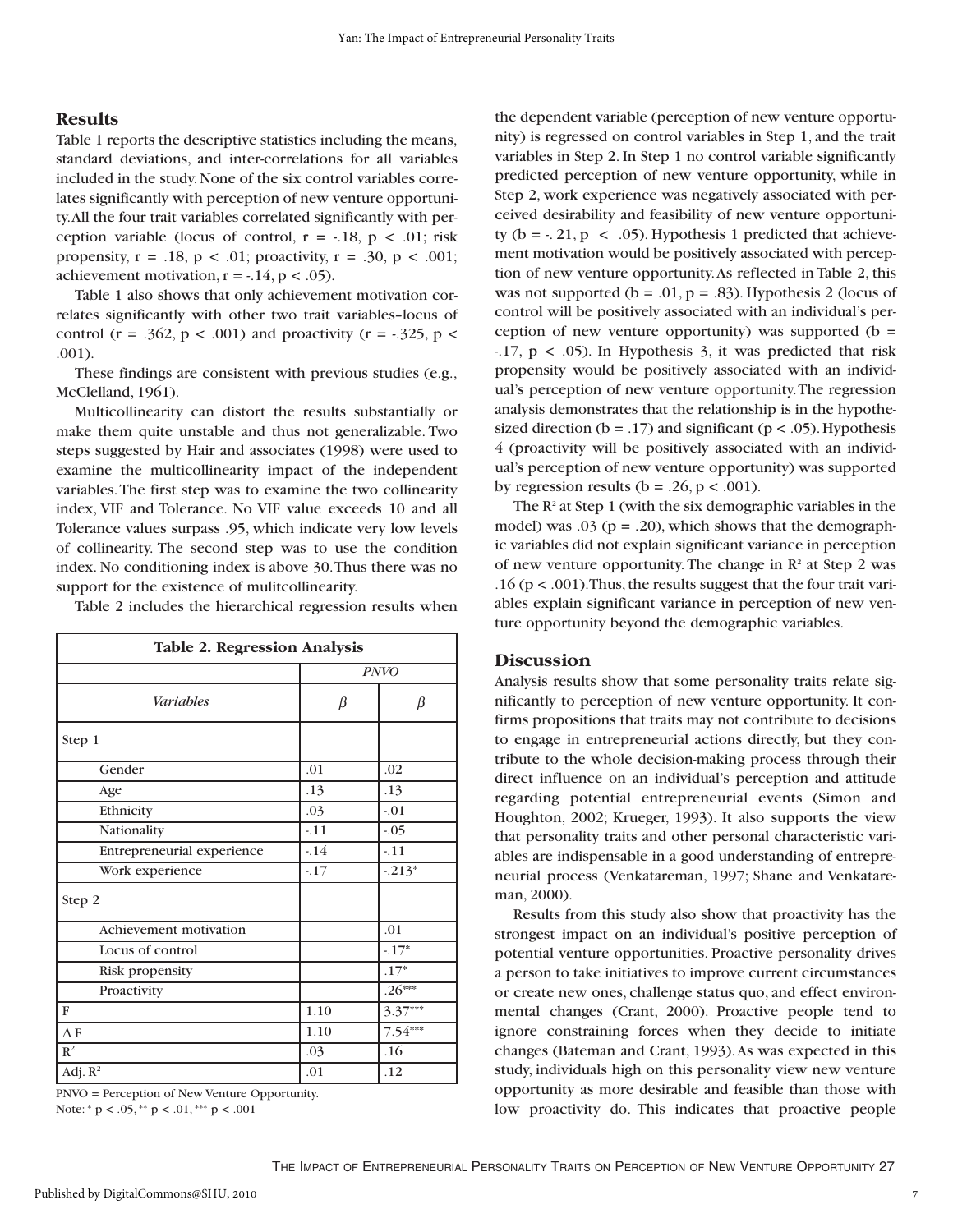would be more likely to initiate a new business under similar constraining situational conditions. Their attitudes and perceptions regarding entrepreneurial actions tend to be more positive (Robinson et al., 1991).

Locus of control was also strongly related to perception of new venture opportunity,and the relationship was in hypothesized direction. Locus of control refers to people's beliefs concerning the source of control over events affecting them (Rotter, 1966). People who strongly believe that the locus of control is internal (internals) tend to believe that they have control over changing events.As we expected, in our study, internals perceived more desirability and feasibility from the same venture opportunity than externals did. Internals' more positive attitude and perception regarding new venture opportunity could come from their preference of careers that will give them more personal control and personal responsibility. Thus, it is not clear whether such a positive relationship would still exist for entrepreneurial activities that may not provide so much personal control and responsibility as a new independent venture can give. Entrepreneurial activities that take place inside existing organization, such as corporate entrepreneurship, or that have strong collective orientation (Reitch, 1987; Stewart, 1989; Yan and Sorenson, 2003), may impose more restrictions on entrepreneurs. Future studies need to exam the relationship between locus of control and other types of entrepreneurial activities. Here we propose that internals will have a less positive perception of these entrepreneurial activities than that of a new venture creation, but more positive than other managerial jobs.

Like previous studies (Keh et al., 2002; Simon et al., 2000), risk propensity was found to be positively related with perception of new venture opportunity.Risk propensity refers to the tendency of a decision-maker to take or to avoid risk (Sitkin and Pable, 1992). People who tend to take risks perceive entrepreneurial actions and opportunities more desirable and feasible than those who tend to avoid risks. Entrepreneurship is a career that assumes risks. It is much less structured and accompanied with more uncertainties than managerial work (Bearse, 1982). Even though some studies found that successful entrepreneurs are often moderate, calculated risk-takers (Mancuso, 1975; Kogan and Wallach, 1964; Litzinger, 1963), our study shows that people with high risk propensity tend to perceive venture opportunities under similar conditions to be more positive.

The most unexpected result from this study is the failure to find significant relationship between achievement orientation and perception of new venture opportunity. It seems that the level of achievement motivation is unrelated to an individual's perception of a potential new venture opportunity.Achievement motivation is the personality trait that has been mostly associated with entrepreneurship since the

work of McClelland (1961). However, a more thorough literature review indicates that empirical findings did not always provide support to a positive link between high achievement motivation and entrepreneurship (Brockhaus, 1982; Brockhaus and Horwitz, 1986). For example, research showed that achievement motivation was not significantly associated with students' intention to become entrepreneurs (Borland, 1974) and their entrepreneurial interest (Sexton and Bowman, 1983). Our failure to find positive significant relationship between achievement motivation and perception of new venture opportunity add to the debate regarding connections between the two variables.

One explanation is that achievement is not associated merely with starting or running one's own venture,or accomplishing other entrepreneurial tasks. In addition to business or economic activities, other areas of professional endeavor, such as arts, politics, religion, or education, also constitute proper channels for achievers (Gasse, 1982). It is quite possible that an individual high in achievement motivation has no or less interest in business or other business activities.

The choice of Tziner and Elizur's (1985) instrument to measure achievement motivation might add to the finding of insignificant result. Albeit its strength of conceptual consistence with the definition of achievement motivation and sound proven applications across diverse populations (Tziner and Elizur, 1985), this instrument intends to capture a more comprehensive picture of achievement motivation from multiple aspects—calculating risk, uncertainty, solving problems, satisfying needs, responsibility, and difficulty. Studies have shown that these six aspects did not correlated significantly with outcome variables always at the same time (Tiznir and Elizur, 1985).Thus, the failure to find significant relationship in this study may be due to the multifaceted nature of the measurement,and future study needs to consider the separate impact of each of the six aspects of achievement motivation on entrepreneurial perceptions.

Among the six demographic variables, only work experience was significantly related to perception of new venture opportunity but in a negative direction. This suggests that more work experience tends to influence an individual to perceive a potential new venture opportunity less favorably. Unlike work experience,entrepreneurial experience was not found to affect perception of new venture opportunity. Empirical evidence suggested that not all entrepreneurshiprelated experiences will positively influence a person's perception of new venture opportunities (Krueger, 1993). Individuals with positive entrepreneurial experiences tend to perceive new venture opportunities more positively than those with negative entrepreneurial experiences do. Future study needs to consider the content of entrepreneurial experience as predictors to entrepreneurial perception.

Findings from this study suggest that ethnicity does not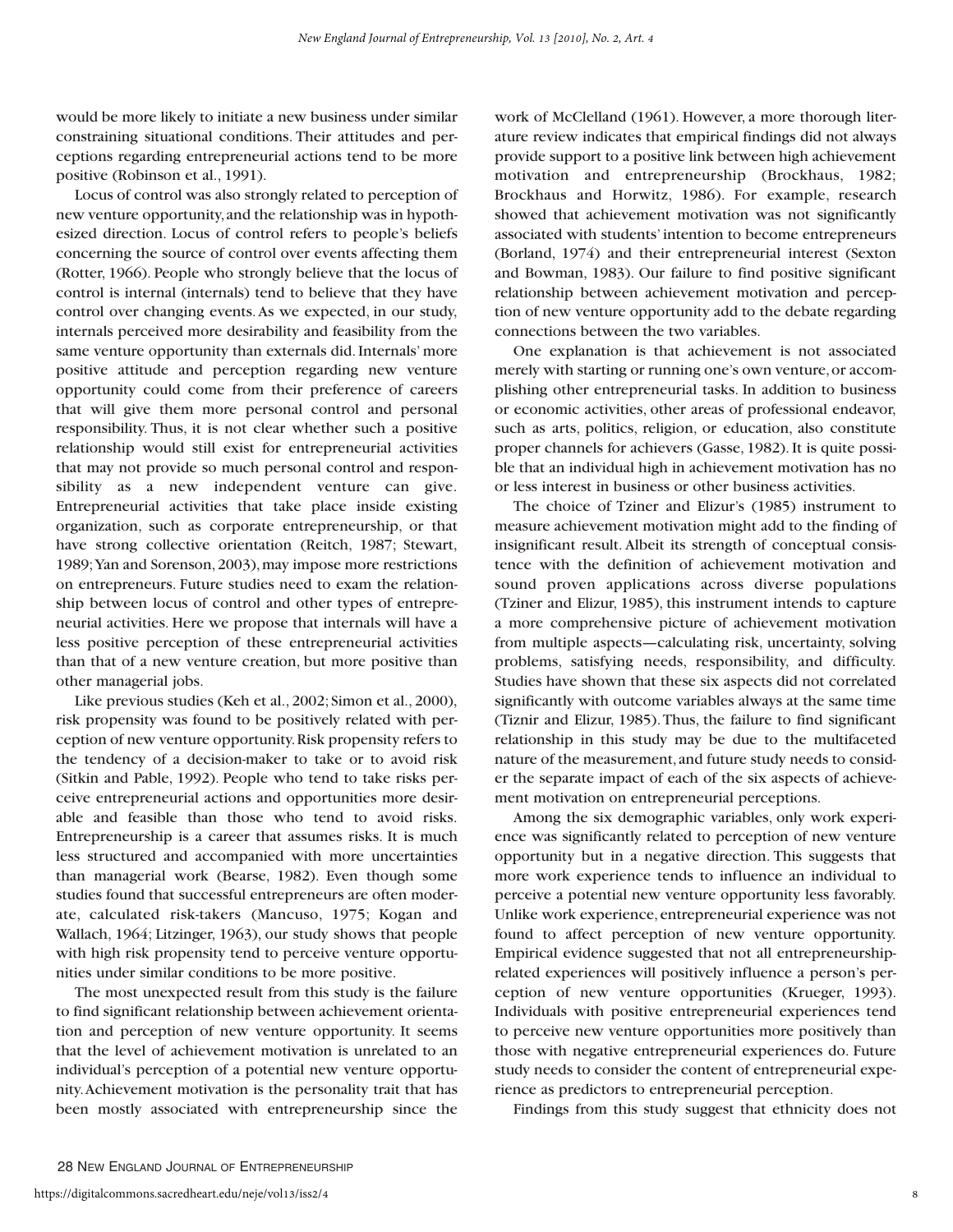affect a person's perceived desirability and feasibility of a new venture opportunity. No significant perception difference was found between American respondents and those from other countries either.Americans are often viewed as a people with stronger entrepreneurial values than other cultures (McClelland, 1961; Timmons and Spinelli, 2007). One explanation is that international students in the United States may be more similar to their American classmates than their countrymen back home.

Gender was also found unrelated to perception of new venture opportunity.This finding is consistent with previous studies suggesting that female entrepreneurs differ little from their male counterparts in such motivations as need for achievement, independence, job satisfaction, and economic necessity (Brush, 1992; Decarlo and Lyons, 1979; Hisrich and Brush, 1985). However, some empirical evidence suggests that female entrepreneurs need a greater stimulus than their male counterparts to take the ultimate initial step (Tuck, 1985). This study also failed to find significant differences between female and male respondents in locus of control, proactivity, and risk propensity. Female respondents differed significantly from their male counterparts in achievement motivation, but achievement motivation was not significantly related to perception of new venture opportunity.Finally,age also was found unrelated to an individual's perception of new venture opportunity.This suggests that young people do not necessarily perceive starting their own ventures more desirable and feasible than older people do. Timmons and Spinelli (2007) found that the majority of entrepreneurs start their ventures at an age between 30 and 50. Recent studies also show that entrepreneurship is becoming a choice for adult American across all ages.

In summary,findings from this study show that not all personality traits are predictors of perception of new venture opportunity, and some are stronger predictors that others. This study also indicates that personality trait variables are better predictors than demographic variables.An individual's perception of and attitude toward entrepreneurship may be more stable than we think (Robinson et al., 1991), and not easily changed by other non-innate factors. However, the final decision to take the plunge is subject to the influence of other factors both inside and outside the decision-making process.

#### **Conclusion and Limitations**

Unlike previous studies in entrepreneurial personality traits that focused mainly on their direct influences on entrepreneurial intentions or actions (e.g., McClelland, 1961; Brockhaus, 1980; Borland, 1974; Hull et al., 1980), this study explored the impact of entrepreneurial personality traits on entrepreneurial perception, the missing link in most previous studies.The study results suggest that some entrepreneurial

personality traits, like strong proactive personality, internal locus of control, and high risk propensity, positively influence an individual's perception of a potential new venture opportunity.Among these personality traits, proactivity is the strongest predictor.The more proactive an individual is, the more likely he or she will perceive a new venture opportunity to be desirable and feasible. In the meantime, internals (individuals with internal locus of control) tend to view entrepreneurial opportunities more positively than externals (individuals with external locus of control).Even though previous studies suggest that successful entrepreneurs usually are calculated risk takers (Litzinger, 1963; McClelland, 1961), results of this study indicate that a high risk propensity will tend to influence a person to view a new venture opportunity more optimistically than a low risk propensity will do. However, such an overoptimistic perception and attitude regarding the future of a new venture resulted from a strong risk propensity may not always result in desirable consequences.It may influence an entrepreneur to ignore and take less seriously existing risks.This helps to explain why there is a lack of consistent finding between risk taking propensity and entrepreneurial or new venture success.

Contradicting the common wisdom that entrepreneurs often have high achievement motivation, this study suggests that a high achiever does not necessarily view a potential venture opportunity more positively than a non-high-achiever does. One explanation is that high achievers exist in other kinds of careers, not only in entrepreneurship or new venture creation (Gasse, 1982). It seems to suggest a different theory from McClelland's (1961) that economic growth of a society may rely less on the actual number of high achievers it generates than how many of these achievers view entrepreneurship as their main channel of achievement.Different cultures give achievement different meanings, not always attaching equal importance to success in business and entrepreneurial activities (Yang, 1986). Sometimes even entrepreneurship enjoys a status not fully derived from the power of wealth or capital manipulation but from traditional prestige values and traditional concepts of the "good life" and its relationship to a society's core working values (Hofstede, 1980). Future studies need to narrow the definition of achievement motivation to match research context and serve research purpose.

Above all, this study provides evidence that entrepreneurial personality traits play an important role in explaining entrepreneurial cognitions and actions. Any theory and framework that ignores the role of personal characteristics of entrepreneurs will be considered incomplete (Herron and Sapienza, 1992; Johnson, 1990). Researchers should continue to explore their role in new entrepreneurship theories (e.g., Mitchell et al., 2002; Shane and Venkataraman, 2000; Venkataraman, 1997) that attempt to take a holistic, systemic,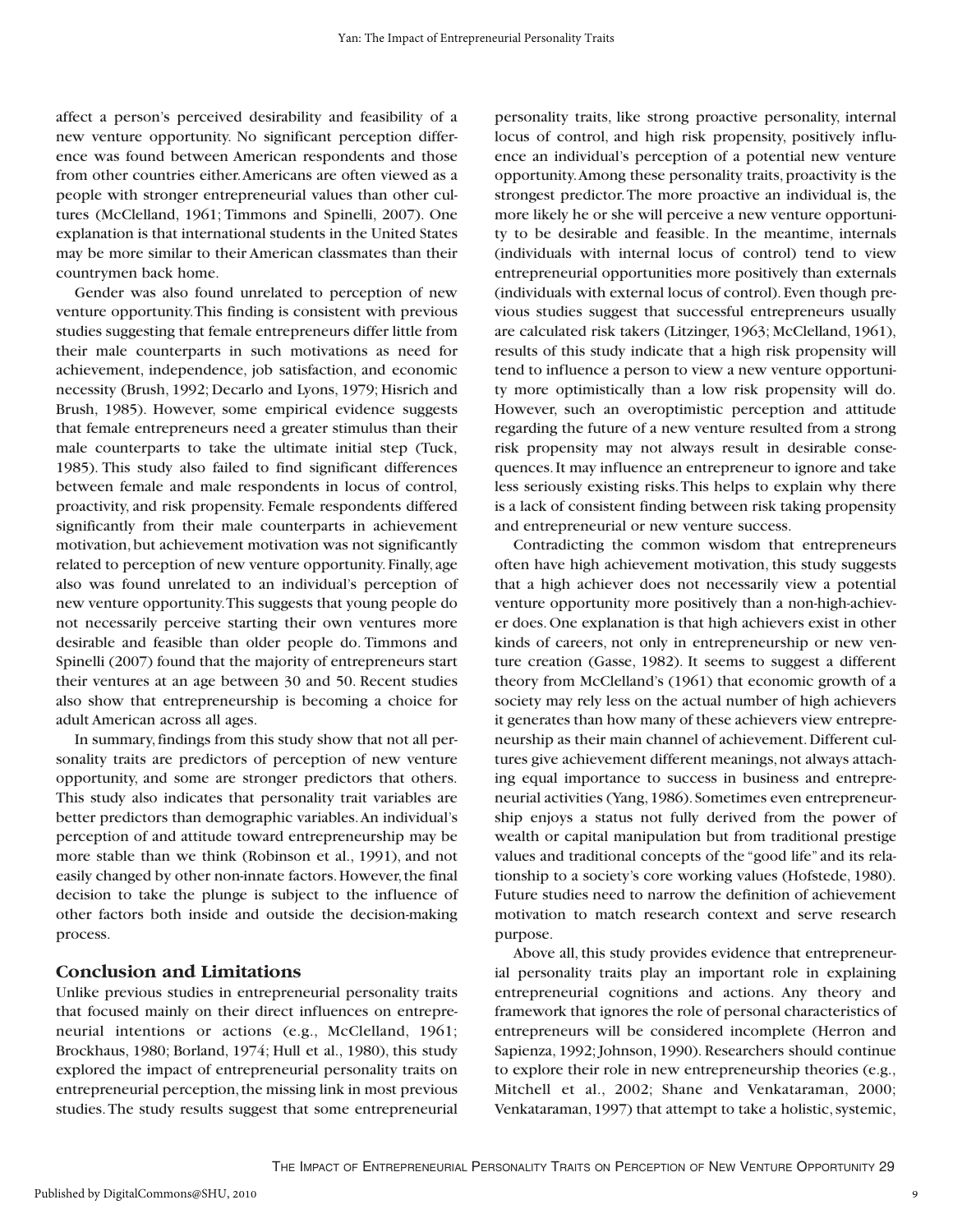and process-based approach to explain entrepreneurship. This study took a step to empirically examine the first link of these theories, which is also the link that has been often ignored in previous research.A thorough examination of the link between personality traits and entrepreneurial cognition will help to clarify and explain many previously contradicting findings.

Findings from this study provide many important practical implications to both entrepreneurs and managers. One important implication is that entrepreneurs and managers should understand that personalities will influence their attitudes toward and perceptions of entrepreneurial opportunities. A good understanding of one's own personalities will help entrepreneurs and managers understand their proclivities in dealing with new venture and business opportunities, thus helping them to minimize possible negative impact of their personal proclivities on decisions about new venture or business opportunities. It might also help coworkers, teammates, and business managers understand their differences in evaluating new venture or business opportunities so they can make necessary mutual adjustment. From a human resource management perspective, findings from this study suggest that people with certain personalities may be more suitable for entrepreneurial types of work. For example, people with strong proactive personality should be assigned with tasks that need them to take initiatives such as new product development, new market exploration, etc. When working in an international and cross-cultural environment, managers should understand that achievement has different implications in different cultures, and people don't necessarily perceive entrepreneurship in the same way. Thus, when promoting entrepreneurial organizational cultures in overseas subsidiaries, home country managers should put into consideration local societal and working values. Finally, traditional American stereotype of entrepreneurs as young white

males should be revised as gender and age were not found to influence a person's perception of new venture opportunity at least in this empirical study. In addition, a higher percentage of immigrants or minority population engage in entrepreneurship may be the result of external reasons such as lack of other options to make a living rather than internal reasons such as stronger entrepreneurial personalities.

Like any study, this research is limited in many respects. One limitation might be that respondents in this study were undergraduate college students, not real-life entrepreneurs. However, Gartner (1989) argued that if a study is to explore whether certain personality traits can predict entrepreneurial intentions or behaviors, the study's sample should have been selected before they became involved in creating new enterprises.All of the respondents in this study were potential entrepreneurs. Secondly, a case was used to measure perception of new venture opportunity. Research participants may be less engaged in the study than they would have been had they faced a real situation in life. Such an effect may dilute the impact of some variables, such as achievement motivation, and increase the impact of other traits like risk propensity.Thirdly, controlling variables only include a limited amount of demographic information. Factors that might moderate and confound relationships found or not found in the study were not included.As previously discussed in this article, these factors might include cultural values, family back grounds, types of work experiences, and entrepreneurial experiences. Lastly, the tendency of respondents to provide socially desirable answers could contaminate the data for this study, which may suppress and obscure relationships among variables, and produce artificial relationships among independent and dependent variables (King and Bruner, 2000). In future studies, statistical control techniques should be included in the questionnaire design to reduce the effects of social-desirability bias.

#### **References**

Atkinson, J.W. (1957). Motivational determinants of risk taking behavior. *Psychological Review,* 64: 359–372.

- Bateman,T. S., and Crant, J. M. (1993).The proactive component of organizational behavior.*Journal of Organizational Behavior,* 14: 103–118.
- Bearse, P. (1982).A study of entrepreneurship by region and SMSA size. In: K.Vesper, ed., *Frontiers of Entrepreneurship Research,* Babson College,Wellesley, MA, pp. 78–112.
- Becherer, R. C., and Maurer, J. G. (1999).The proactive personality disposition and entrepreneurial behavior among small company presidents. *Journal of Small Business Management,* 38(1): 28-36.
- Begley,T. (1995). Using founder status, age of firm, company growth rate as the basis of distinguishing entrepreneurs from managers of small businesses. *Journal of Business Venturing,* 10: 249–263.
- Begley,T., and Boyd, D. (1987).A comparison of entrepreneurs and managers of small business firms.*Journal of Management,* 13(1): 99–108.
- Bird, B., and Jelinek, M.(1988).The Operation of Entrepreneurial Intentions. *Entrepreneurship Theory and Practice,* 13(2): 21–29.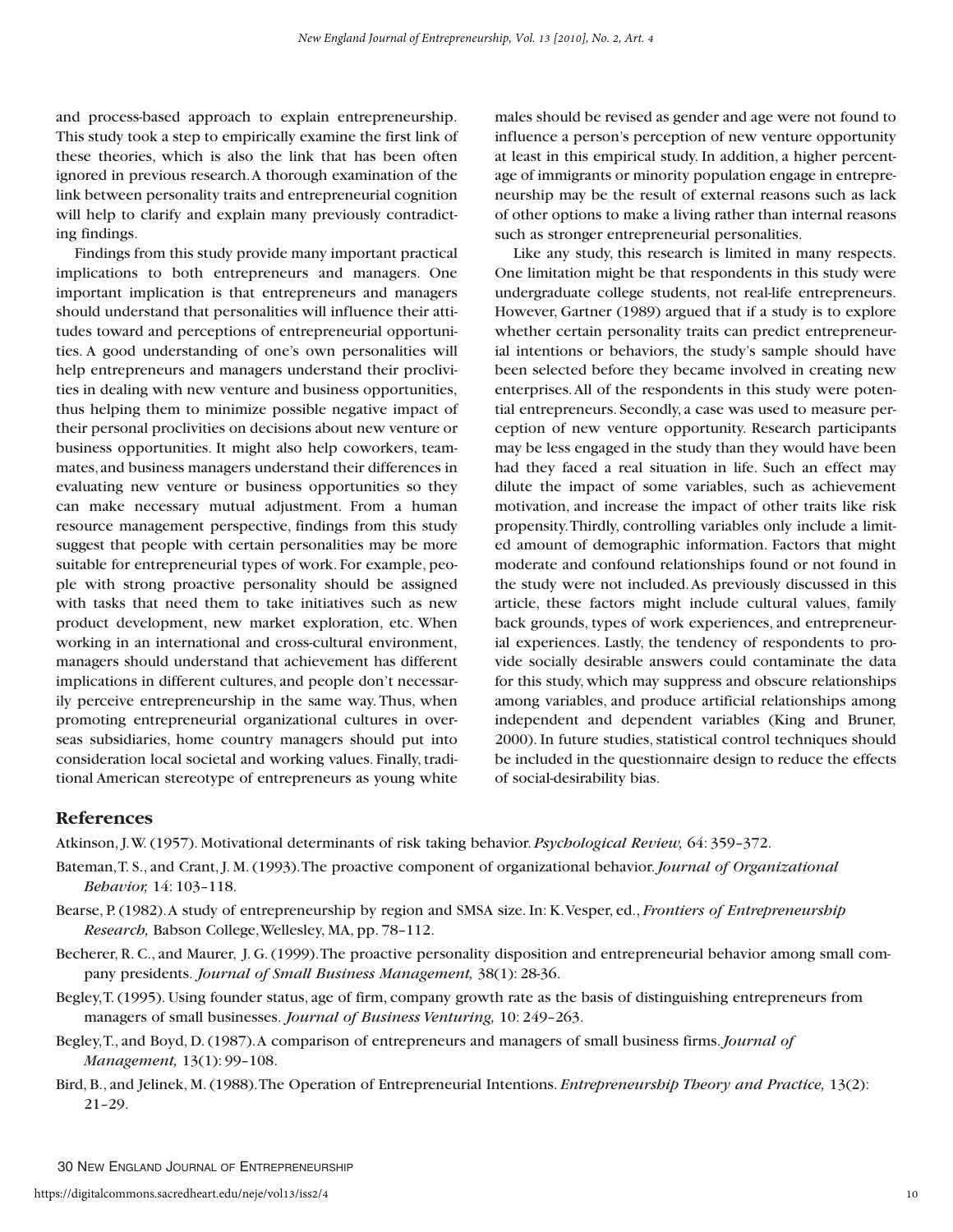- Borland, C. (1974). Locus of control, need for achievement and entrepreneurship. Unpublished doctoral dissertation, University of Texas at Austin.
- Boyd, N. G., and Vozikis, G. S. (1994).The influence of self-efficacy on the development of entrepreneurial intentions and actions. *Entrepreneurship Theory and Practice,* 18(4): 63–78.
- Brockhaus, R. H. (1980). Risk-taking propensity of entrepreneurs. *Academy of Management Journal,* 23: 509–520.
- Brockhaus, R. H. (1982).The psychology of the entrepreneur. In C. Kent, D. Sexton, and K.Vesper, eds., *Encyclopedia of Entrepreneurship.* Englewood Cliffs, NJ: Prentice-Hall, pp. 39–57.
- Brockhaus, R. H., and Horwitz, P. S. (1986).The psychology of the entrepreneur. In D. Sexton and R. Smilor, eds., *The Arts and Science of Entrepreneurship.* Cambridge, MA: Ballinger, pp. 25–48.
- Brockhaus, R. H., Nord,W. R. (1979).An exploration of factors affecting the entrepreneurial decision: Personal characteristics versus environmental conditions. *Proceedings of the Academy of Management,* 10: 509–528.
- Brush, C. G. (1992). Research on women business owners: Past trends, a new perspective and future directions. *Entrepreneurship Theory and Practice,* 16(4): 1–5.
- Busenitz, L.W., and Lau, C. M. (1996).A cross-cultural cognitive model of new venture creation. *Entrepreneurship Theory and Practice,* 20(4): 25–39.
- Carland, J.W., Hoy, F., Boulton,W. R., and Carland, J.A. (1984). Differentiating entrepreneurs from small business owners: A comceptualization. *Entrepreneurship Theory and Practice,* 9(2): 354–359.
- Carland, J.A., and Carland, J.W. (1991).An empirical investigation into the distinctions between male and female entrepreneurs and managers.*International Small Business Journal,* 9(3): 62–72.
- Carland III, J.W., Carland, J.W., Carland, J.A., and Pearce, J.W. (1995). Risk-taking propensity among entrepreneurs, small business owners, and managers.*Journal of Business and Entrepreneurship,* 7(1): 15–23.
- Chaganti, R., and Greene, P. G. (2002).Who are ethnic entrepreneurs? A study of entrepreneursapos; ethnic involvement and business characteristics.*Journal of Small Business Management* 40(2): 126–143.
- Chaganti, R., and Parasuraman, S. (1996).A Study of the Impacts of Gender on Business Performance and Management Patterns in Small Businesses. *Entrepreneurship:Theory and Practice,* 21(2): 73–75.
- Chen, C. C., Greene, P. G., and Crick,A. (1998). Does entrepreneurial self-efficacy distinguish entrepreneurs from managers? *Journal of Business Venturing,* 13: 295–316.
- Claes, R., and Ruiz-Quintanilla, S.A.(1998). Influence of early career experiences, occupational group, and national culture on proactive career behavior. *Journal of Vocational Behavior,* 52: 357–378.

Cooper,A. (1973).Technical entrepreneurship:What do we know? *Research and Development Management,* 3 (February): 3–18.

- Covin, J. G., and Slevin, D. P. (1991).A conceptual model of entrepreneurship as firm behavior. *Entrepreneurship Theory and Practice,* 16(1): 1–7.
- Crant, J. M. (1995).The proactive personality scale and objective job performance among real estate agents. *Journal of Applied Psychology,* 80: 532–537.
- Crant, J. M. (2000). Proactive behavior in organizations. *Journal of Management,* 26: 435–462.
- Crant, J. M., and Bateman,T. S. (2000). Charismatic leadership viewed from above:The impact of proactive personality.*Journal of Organizational Behavior,* 21: 63–75.
- Decarlo, J., and Lyons, P. (1979).A comparison of selected personal characteristics of minority and non-minority female entrepreneurs.*Journal of Small Business Management,* 17(4): 22–29.
- Douglas, E. J., and Shepherd, D.A. (1999). Entrepreneurship as a utility maximizing response.*Journal of Business Venturing,* 15: 231–251.
- Elizur, D. (1979).Assessing achievement motive of American and Israeli managers: Design and application of a three-facet measure. *Applied Psychological Measurement,* 3(2): 201–212.
- Finch, J. (1987).The vignette technique in survey research. *Sociology,* 21: 105–114.
- Fishbein, M., and Ajzen, I. (1975). *Belief, attitude, intention, and behavior:An introduction to theory and research.* Reading, MA:Addison-Wesley.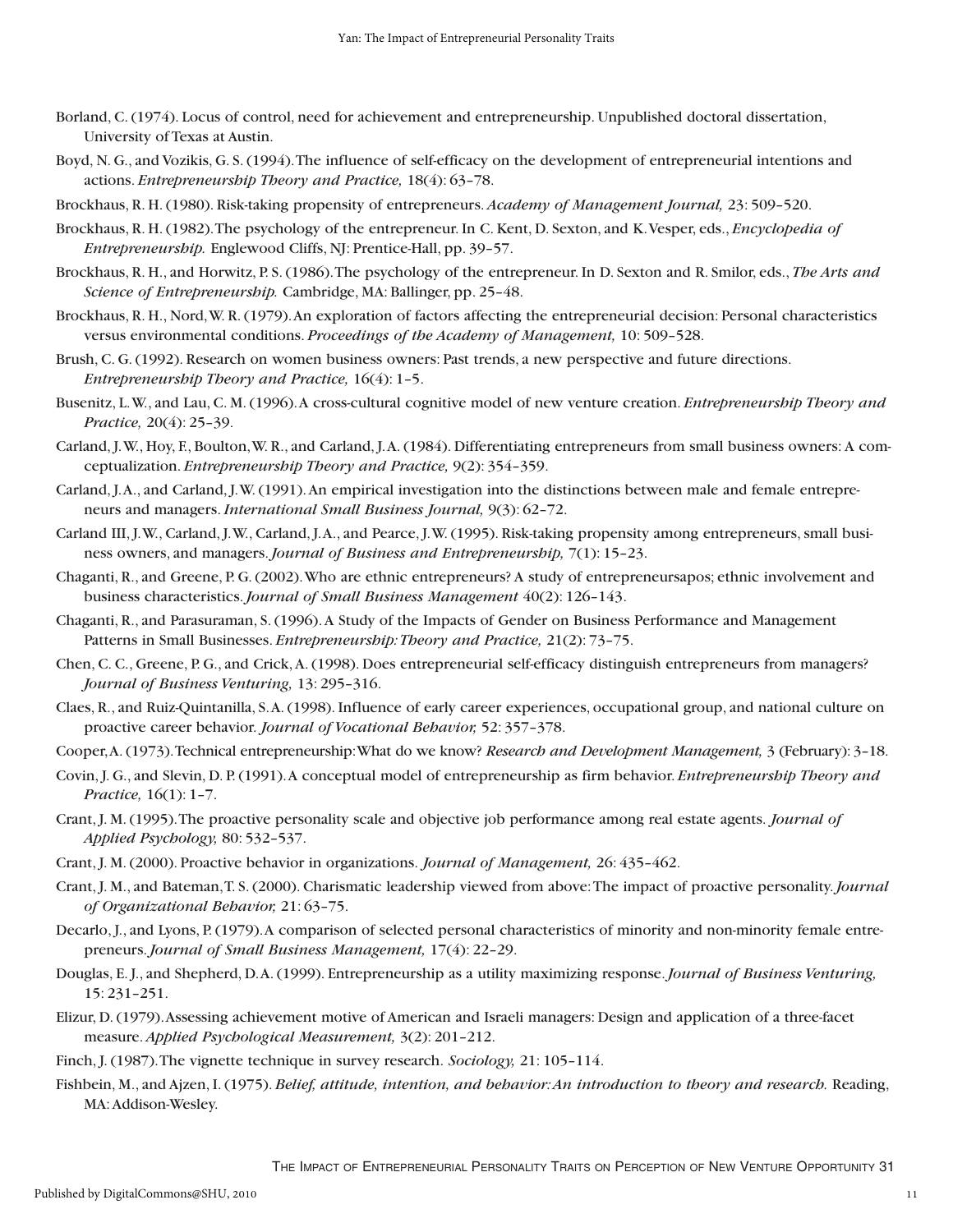- Forlani, D., and Mullins, J. W. (2000). Perceived risks and choices in entrepreneur's new venture decisions.*Journal of Business Venturing,* 15: 305–322.
- Frohman,A. L. (1997). Igniting organizational change from below:The power of personal initiative. *Organizational Dynamics,* 25: 39–53.
- Gartner,W. B. (1989). Some suggestions for research on entrepreneurial traits and characteristics. *Entrepreneurship Theory and Practice,* 14(3): 27–37.
- Gasse,Y. (1982).The psychology of the entrepreneur. In C. Kent, D. Sexton, and K.Vespe, eds., *Encyclopedia of Entrepreneurship.* Englewood Cliffs, NJ: Prentice-Hall, pp. 57–71.
- Ghorpade, J., Hattrup, K., and Lackritz, J. R. (1999).The use of personality measures in cross-cultural research:A test of three personality scales across two countries. *Journal of Applied Psychology,* 84(5): 670–679.
- Hair, J. F., Black,W. C., Babin, B. J.,Anderson, R. E., and Tatham, R. L., (2005). *Multivariate Data Analysis,* Upper Saddle River, New Jersy: Prentice-Hall.
- Herron, L., and Sapienza, H. J. (1992).The entrepreneur and the initiation of new venture launch activities. *Entrepreneurship Theory and Practice,* 17(1): 39–48.
- Hisrich, R. D., and O'Brien, M. (1981).The woman entrepreneur from a business and sociological perspective. In K. H.Vesper, ed., *Frontiers in Entrepreneurship Research,* pp. 21–39.Wellesley, MA: Babson College.
- Hisrich, R. D., and Brush, C. G. (1985).Woman and minority entrepreneurs:A comparative analysis. In K. H.Vesper, ed., *Frontiers in Entrepreneurship Research,* pp. 255–270.Wellesley, MA: Babson College.
- Hofstede, G. (1980). *Culture's Consequences: International Differences in Work-related Values.* Beverly Hills, CA: Sage.
- Howell, R. (1972). Comparative profiles entrepreneurs versus the hired executive: San Francisco peninsula semiconductor industry. In A. Cooper and J. Komives, eds., *Technical entrepreneurship:A symposium.* Milwaukee: Center for Venture Management, pp. 47–62.
- Howell, J. M. and Higgins, C.A. (1990). Champions of technological innovation. *Administrative Science Quarterly,* 35: 317–341.
- Hornaday, J., and Aboud, J. (1971). Characteristics of successful entrepreneurs. *Personnel Psychology,* 24: 141–153.
- Hughes, R. (1998). Considering the vignette technique and its application to a study of drug injecting and HIV risk and safer behavior. *Sociology of Health and Illness,* 20: 381–400.
- Hull, D. L., Bosley, J. J., and Udell, G. G. (1980). Renewing the hunt for the heffalump: Identifying potential entrepreneurs by personality characteristics.*Journal of Small Business Management,* 18(1): 11–18.
- James,W. H. (1957). Internal vs. external control of reinforcement as a basic variable of learning. Unpublished doctoral dissertation, Ohio State University.
- Johnson, B. R. (1990).Toward a multidimensional model of entrepreneurship:The case of achievement motivation and the entrepreneur. *Entrepreneurship Theory and Practice,* 14(3): 39–54.
- Jones, H. B., Jr. (1997).The Protestant ethic:Weber's model and the empirical literature. *Human Relations,* 50(7): 757–778
- Kahneman, D., and Tversky,A. (1979). Prospect theory:An analysis of decision under risk. *Econometrica,* 47(2): 263–291.
- Keh, H.T., Foo, M. D., and Lim, B. C. (2002). Opportunity evaluation under risky conditions:The cognitive process of entrepreneurs. *Entrepreneurship Theory and Practice,* 27(2): 125–148.
- Kickul, J., and Gundry, L. K. 2002. Prospecting for strategic advantage:The proactive entrepreneurial personality and small firm innovation.*Journal of Small Business Management,* 40(2): 85–97.
- King, M. F., and Bruner, G. C. (2000). Social desirability bias:A neglected aspect of validity testing. *Psychology and Marketing,* 17(2): 79–103.
- Kirkman, B. L., and Rosen, B. (1999). Beyond self-management:Antecedents and consequences of team empowerment. *Academy of Management Journal,* 42: 58–74.
- Kogan, N., and Wallach, M.A. (1964). *Risk Taking.* New York: Holt, Rinehart and Winston.
- Korunka, C., Frank, H., Lueger, M., and Mugler, J. (2003).The entrepreneurial personality in the context of resources, environment, and the startup Process—A configurational approach. *Entrepreneurship Theory and Practice,* 28(1): 23–42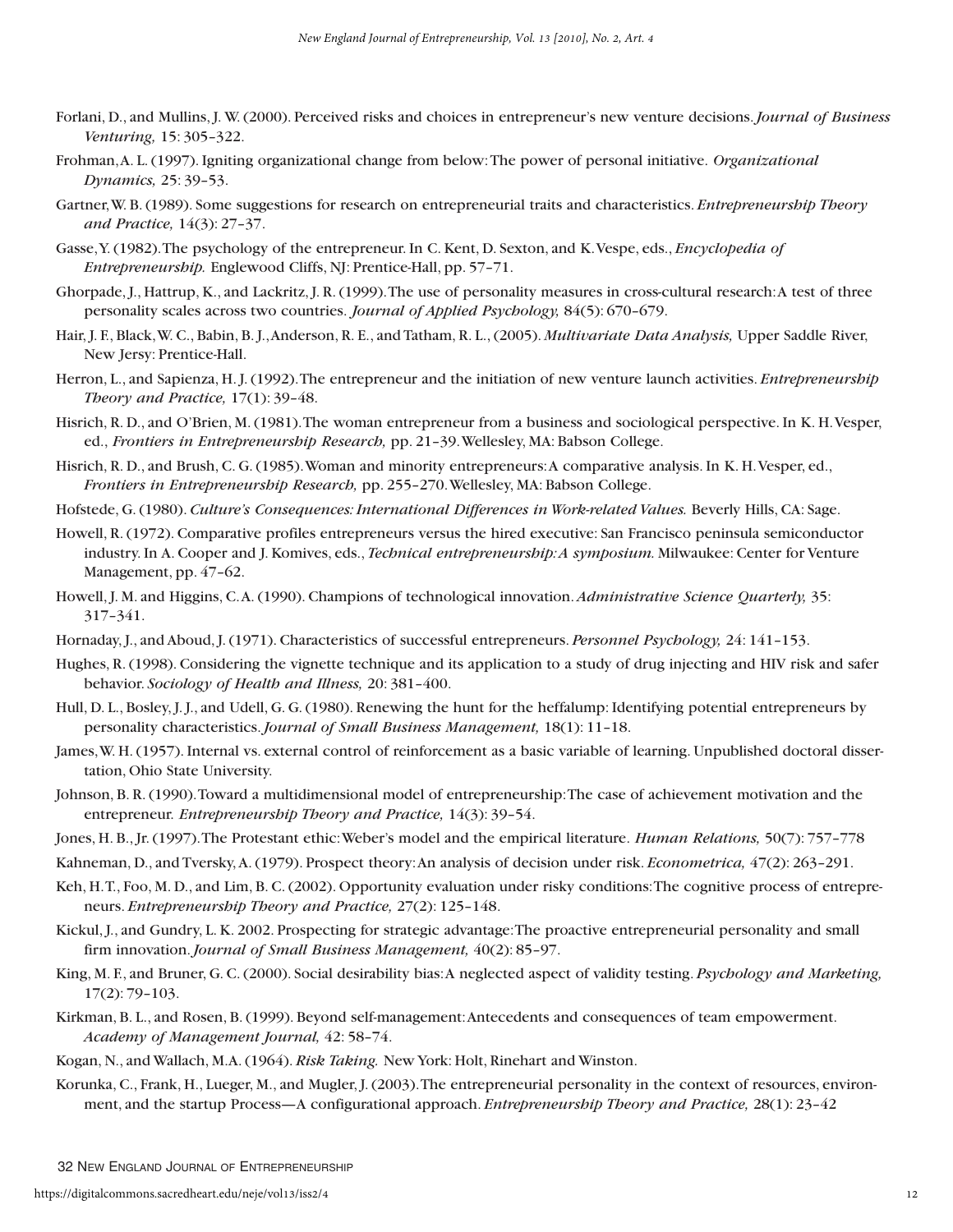- Krueger, N. F. (1993). The impact of prior entrepreneurial exposure on perceptions of new venture feasibility and desirability. *Entrepreneurship Theory and Practice,* 18(1): 5–22.
- Krueger, N. F. (2000).The cognitive infrastructure of opportunity emergence.*Entrepreneurship Theory and Practice,* 24(3): 5–24.
- Krueger, N. and Dickson, P. (1994). How believing in ourselves increases risk taking. *Decision Sciences*, 25(3): 385– 400.

Liles, R. R. (1974).*New Business Ventures and the Entrepreneur.* Homewood, IL: Irwin.

- Litzinger,W. (1963). Entrepreneurial prototype in bank management:A comparative study of branch bank managers. *Academy of Management Journal,* 6: 36–45.
- Mancuso, J. R. (1975).The entrepreneurs' quiz. In C. M. Baumback and J. R. Mancuso, eds., *Entreprneurship and Venture Management. Englewood,* NJ:Van Nostrand, Inc.
- McClelland, D. C. (1961). *The Achieving Society. Princeton,* NY:Van Nostrand.
- McClelland, D. C. (1965). Need achievement and entrepreneurship:A longitudinal study.*Journal of Personality and Social Psychology,* 1: 389–392.
- McClelland, D. C. (1986). Characteristics of successful entrepreneurs. In *Keys to the Future of American Business,* Proceedings of the Third Creativity, Innovation, and Entrepreneurship Symposium, U.S. Small Business Administration and the National Center for Research in Vocational Education, Framingham, MA, (Addendum, pp. 1–14)
- McGrath, R. G., and MacMillan, I. C. (1992). More like each other than anyone else? A cross-cultural study of entrepreneurial perceptions. *Journal of Business Venturing,* 7(5): 249–419.
- McGrath, R. G., MacMillan, I. C., and Scheinberg, S. (1992). Elitists, risk-takers, and rugged individualists? An exploratory analysis of cultural differences between entrepreneurs and non-entrepreneurs. *Journal of Business Venturing,* 7: 115–135.
- Mitchell, R. K., Busenitz, L., Lant,T., McDougall, P. P., Morse, E.A., and Smith, J. B. (2002).Toward a theory of entrepreneurial cognition: Rethinking the people side of entrepreneurship research. *Entrepreneurship Theory and Practice,* 27(2): 93–104.
- Mitchell, R. K., Smith, B., Seawright, K.W., and Morse, E.A. (2000). Cross-cultural cognitions and the venture creation decision. *Academy of Management Journal,* 43(5): 974–993.
- Palich, L. E., and Bagby, D. R. (1995). Using cognitive theory to explain entrepreneurial risk-taking: Challenging conventional wisdom. *Journal of Business Venturing,* 10: 425–438.
- Parker S. K. (1998). Enhancing role breadth self-efficacy:The roles of job enrichment and other organizational interventions. *Journal of Applied Psychology,* 83: 835–852.
- Parker, S. K., and Sprigg, C.A. (1999). Minimizing strain and maximizing learning: The role of job demands, job control, and proactive personality.*Journal of Applied Psychology,* 84: 925–939.
- Ray, D. M. (1994).The role of risk-taking in Singapore. *Journal of Business Venturing,* 9(2): 157–177.
- Reich, R.B. (1987). Entrepreneurship reconsidered:The team as hero. *Harvard Business Review,* 65 (3), 22–83.
- Robinson, P. B., Stimpson, D.V., Huefner, J. C., and Hunt, H. K. (1991).An attitude approach to the prediction of entrepreneurship. *Entrepreneurship Theory and Practice,* 15(4): 13–31.
- Rotter, J. B. (1966) Generalized expectancies for internal versus external control of reinforcement. *Psychological Monographs,* 80: 1–27.
- Seibert, S. E., Crant, J. M., and Kraimer, M. L. (1999). Proactive personality and career success.*Journal of Applied Psychology,* 84: 416–427.
- Seibert, S. E., Kraimer, M. L., and Crant, J M. (2001).What do proactive people do? A longitudinal model linking proactive personality and career success. *Personal Psychology,* 54: 845–874.
- Sexton, D. L., and Bowman, N. B. (1983). Comparative entrepreneurship characteristics of students: Preliminary results. In J. Hornaday, J.Timmons, and K.Vesper, eds., *Frontiers of Entrepreneurship Research.* Wellesley, MA: Babson College, pp. 213–232.
- Sexton, D. L., and Bowman, N. B. (1985).The entrepreneur:A capable executive and more. *Journal of Business Venturing,* 1: 129–140.
- Sexton, D. L., and Bowman-Upton, N. (1990). Female and male entrepreneurs: Psychological characteristics and their role in gender-related discrimination. *Journal of Business Venturing,* 5: 29–36.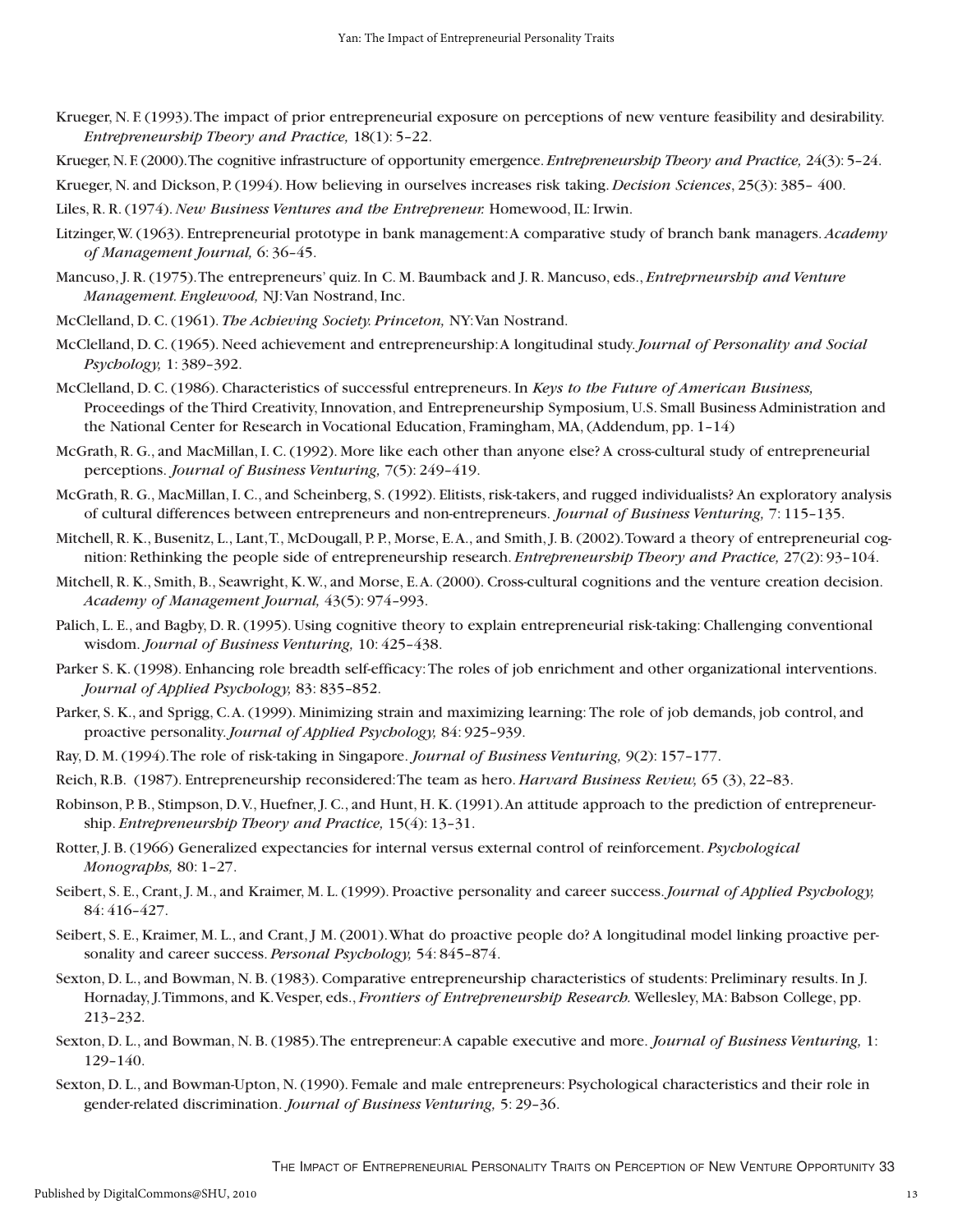- Shane, S., and Venkataraman, S. (2000).The promise of entrepreneurship as a field of research. *Academy of Management Review,* 25, 217–226.
- Shapero,A. (1971). *An action program of entrepreneurship.* Austin: Multi-Disciplinary Research.
- Shapero, A. (1975).The displaced, uncomfortable entrepreneur. *Psychology Today,* 9(November): 83–88.
- Shapero, A. (1982). Social dimensions of entrepreneurship. In C. Kent et al., (eds.), *The Encyclopedia of Entrepreneurship,* pp. 72–90. Englewood Cliffs, NJ: Prentice Hall.
- Shaver, K. G., and Scott, L. R. (1991). Person, process, choice:The psychology of new venture creation. *Entrepreneurship Theory and Practice,* 16(2): 23–46.
- Shepherd, D., and Krueger, N. (2002). Entrepreneurial teams and social cognition:An intentions-based perspective. *Entrepreneurship Theory and Practice.*
- Simon, M., and Houghton, S. M. (2002). The relationship among biases, misconceptions and introducing pioneering products: Examining differences in venture decision contexts. *Entrepreneurship Theory and Practice,* 27(2): 105–124.
- Simon, M., Houghton, S. M., and Aquino, K. (2000). Cognitive biases, risk perception and venture formation: How individuals decide to start companies.*Journal of Business Venturing,* 15(2): 113–134.
- Sitkin,S. B., and Pablo,A. L. (1992). Reconceptualizing the determinants of risk behavior. *Academy of Management Review,* 17(1): 9–38.
- Sitkin, S. B., and Weingart, L. R. (1995). Determinants of risky of decision-making behavior:A test of the mediating role of risk perception and propensity. *Academy of Management Journal,* 38(6): 1573–1592.
- Spector, R. E. (1982) Behavior in organizations as a function of employees' locus of control. *Psychological Bulletin,* 89: 482–497.
- Stevenson, H., and Jarillo, J. (1990).A paradigm of entrepreneurship: Entrepreneurial management*. Strategic Management Journal,* 11:17–27.
- Stewart,A. (1989). *Team entrepreneurship.* Newbury Park, CA: Sage.
- Stewart Jr.,W. H.,Watson,W. E., Carland, J. C., and Carland, J.W. (1998).A proclivity for entrepreneurship:A comparison of entrepreneurs, small business owners, and corporate managers.*Journal of Business Venturing,* 14: 189–214.
- Timmons, J.A., and Spinelli, S. (2007).*New Venture Creation: Entrepreneurship for the 21st Century.* McGraw-Hill, Boston.
- Trevino, L. K.(1992) Ethical decision making in organizations:A person-situation interactionist model. *Academy of Management Review*, 11: 601–617
- Tziner,A., and Elizur, D. (1985).Achievement Motive:A reconceptualization and new instrument.*Journal of Occupational Behavior,* 6(3): 209–228.
- Venkataraman, S.(1997).The distinctive domain of entrepreneurship research:An editor's perspective. In J. Katz & R. Brockhaus, eds., *Advances in Entrepreneurship, Firm Emergence and Growth* (Vol. 3). Greenwich, CT: JAI Press, pp. 119–138.
- Venkatapathy, R. (1984). Locus of control among entrepreneurs:A review. *Psychological Studies,* 29: 97–100.
- Waldinger, R. H.,Aldrich, H., and Ward, R. (1990). *Ethnic Entrepreneurs.* Newbury Park, CA: Sage Publications.
- Weber, M. (1948). *The Protestant ethic and the spirit of capitalism,* translated by Talcott Parsons. New York: Scribner.
- Yan, J. and Sorenson, R. (2003). Collective entrepreneurship in family firms:The influence of leader attitudes and behaviors. *New England Journal of Entrepreneurship,* 6 (2), 37–51.
- Yang, K. S. (1986). Chinese personality and its change. In M. H. Bond, ed., *The Psychology of the Chinese People,* Oxford University Press, New York, pp. 106–170.
- Zacharakis,A. L., and Shepherd, D. (2001).The nature of information and overconfidence on venture capitalists' decision making. *Journal of Business Venturing,* 16(2): 311–332.